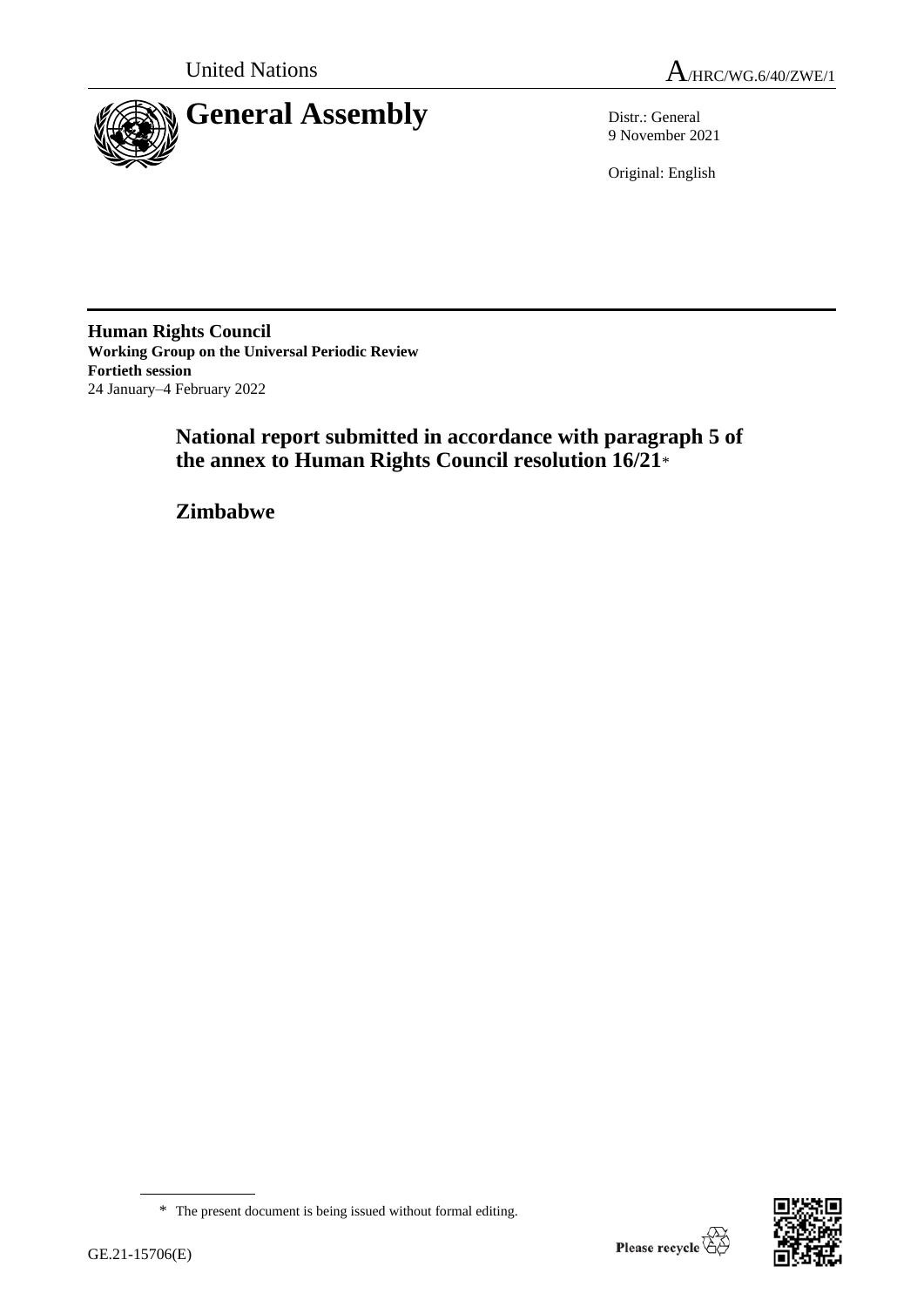# **I. Process for the preparation of the report**

1. The Republic of Zimbabwe presents its 3rd Cycle Universal Periodic Review (UPR) National Report, which is submitted together with the Recommendations Matrix.

2. This report was coordinated by the National UPR Steering Committee, composed of representatives from the Government of Zimbabwe (GoZ), Civil Society Organisations (CSOs), Independent Commissions, UNDP sitting in an advisory capacity and other stakeholders. The Steering Committee has the responsibility to oversee and steer the business of the implementation of the accepted UPR recommendations.

3. The Steering Committee oversaw the production of this report, which involved stakeholder consultations from all ten provinces of the country, notwithstanding the challenges presented by Covid-19 pandemic. The GoZ puts on record the challenges and adaptations to the stakeholder consultations under COVID-19 pandemic.

# **II. Implementation of recommendations from the previous cycles**

# **A. Ratification of human rights treaties<sup>1</sup>**

4. Zimbabwe ratified several international and regional treaties as indicated in its 2019 Mid-term Report (MTR)<sup>2</sup> and the Matrix<sup>3</sup>.

5. The 1961 Convention on the Reduction of Statelessness is still under consideration. A National Steering Committee on Statelessness was established and will soon conduct a national survey. The survey is now at data collection stage, pending the easing of Covid-19 restrictions. The survey results will inform Government's position on the Convention.

6. The International Treaties Act [Chapter 3:05], which establishes a uniform procedure for the consideration and approval of international treaties, was promulgated in 2020 as part of the alignment of laws to the Constitution. It is anticipated that the Act will harmonise and strengthen the effective and efficient ratification of treaties.

# **B. Domestication and implementation of human rights treaties<sup>4</sup>**

# **Progress since the MTR includes the following**

7. Education Act<sup>5</sup> provides for the fundamental right to education and financial provision for Government schools. It incorporates human rights clauses with respect to gender, disability, health and equity for children.

8. The Persons with Disabilities Bill, which will incorporate the provisions of the Convention on the Rights of Persons with Disabilities (CRPD) and the Constitution of Zimbabwe, is undergoing internal law-making processes. Furthermore, in support of rights of persons with disabilities (PWDs), Government launched the National Disability Policy<sup>6</sup> , which seeks to address the marginalisation and discrimination of PWDs in Zimbabwe.

# **C. Creating/strengthening independent institutions<sup>7</sup>**

9. The GoZ continues to provide support to the Independent Commissions as reported in the Matrix<sup>8</sup>.

10. The following table shows the budget allocations for 2020 and 2021.

Table 1: Allocations to the independent commissions in ZWL\$

| <i>Vote Appropriations</i>  | 2020           | 2021             |
|-----------------------------|----------------|------------------|
| Judicial Service Commission | 365,770,000.00 | 2,601,000,000.00 |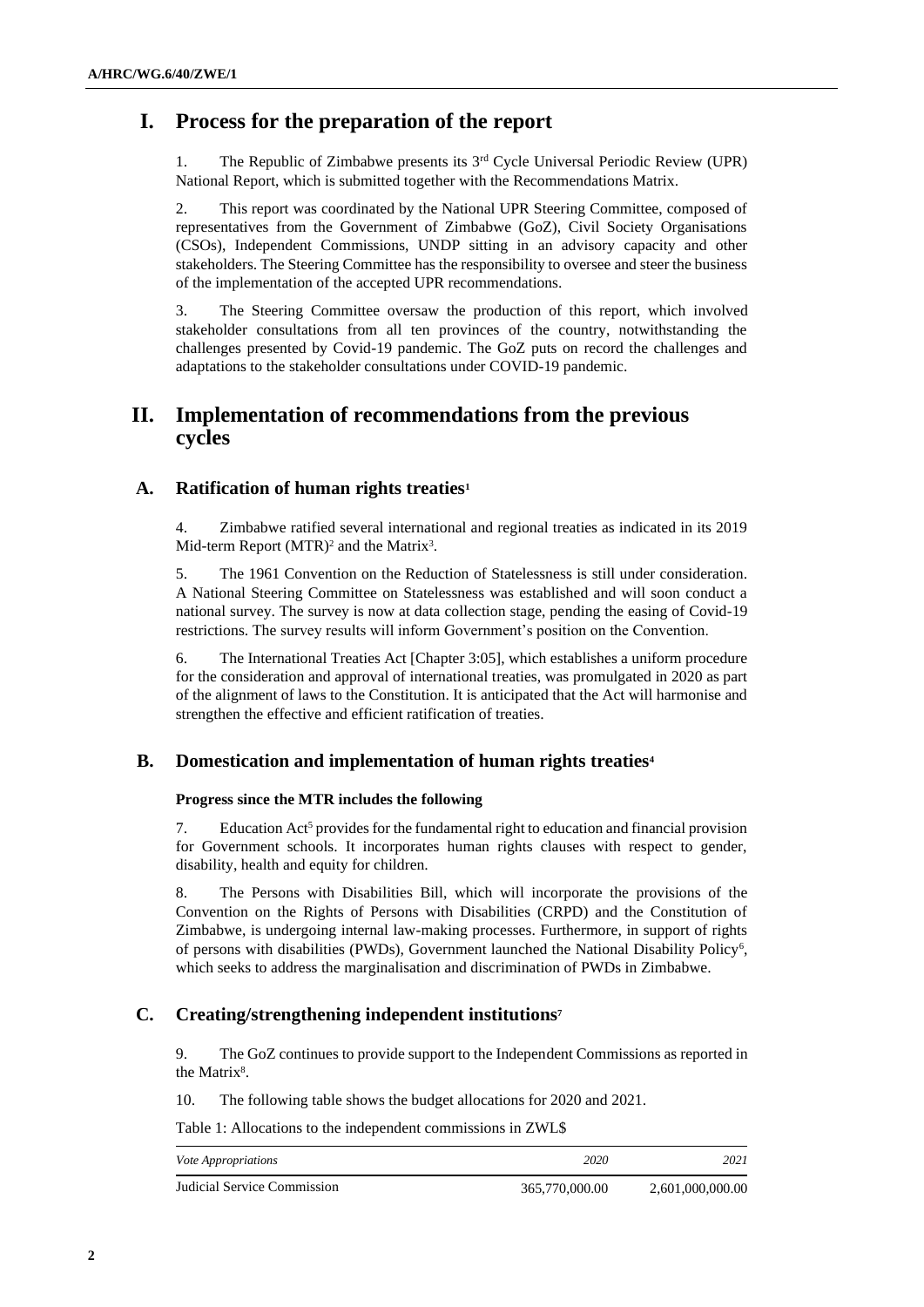| <i>Vote Appropriations</i>                   | 2020           | 2021             |
|----------------------------------------------|----------------|------------------|
| Zimbabwe Human Rights Commission             | 26,680,000.00  | 148,000,000.00   |
| National Peace and Reconciliation Commission | 31,200,000.00  | 133,000,000.00   |
| Zimbabwe Anti-Corruption Commission          | 71,550,000.00  | 317,000,000.00   |
| Zimbabwe Electoral Commission                | 91,200,000.00  | 2,320,900,000.00 |
| Zimbabwe Gender Commission                   | 25,900,000.00  | 153,000,000.00   |
| Zimbabwe Land Commission                     | 163,100,000.00 | 934,000,000.00   |
| Zimbabwe Media Commission                    | 13,900,000.00  | 175,000,000.00   |

11. The Zimbabwe Independent Complaints Commission Bill, which establishes an independent complaints mechanism for members of the public with regard to the security services pursuant to the Constitution, is going through Parliament.

# **D. Implementation of constitution and alignment of laws<sup>9</sup>**

12. Considerable progress has been made in the alignment of laws to the Constitution. When the Constitution of Zimbabwe came into effect in 2013, 206 pieces of legislation required alignment and currently 40 out of these are outstanding.<sup>10</sup>

13. Zimbabwe is committed to the implementation of all laws aligned to the Constitution. Laws which have been aligned are being effectively implemented, including those listed in the Matrix<sup>11</sup>.

# **E. Sovereignty and self-determination<sup>12</sup>**

14. In the MTR<sup>13</sup> it was reported that Government is currently seized with re-engagement efforts with all nations whose foreign policy has traditionally been hostile towards Zimbabwe. More information is provided on these efforts in Chapter III below and in the Matrix<sup>14</sup>.

# **F. Civil and political rights**

# **1. Freedom of expression and freedom of the media<sup>15</sup>**

15. Progress is reported in the MTR<sup>16</sup> and the Matrix<sup>17</sup>.

### **2. Freedom of association and peaceful assembly<sup>18</sup>**

16. For progress made by Government to enhance the enjoyment of the freedoms of association and peaceful assembly, refer to the Matrix<sup>19</sup>.

# **3. Prohibition against torture and other cruel, inhuman or degrading treatment or punishment**

17. Relevant laws have been reviewed and aligned to the Constitution. For example, the Criminal Law (Codification and Reform) Act <sup>20</sup> criminalises acts which constitute elements of torture and cruel treatment, such as crimes involving bodily injury or harm. The Children's  $Act<sup>21</sup>$  also criminalises cruel, inhuman and degrading treatment perpetrated on children.

# **4. Arrest and detention<sup>22</sup>**

18. For information on progress made by Government to enhance the enjoyment of the freedoms of association and peaceful assembly, refer to the Matrix<sup>23</sup>.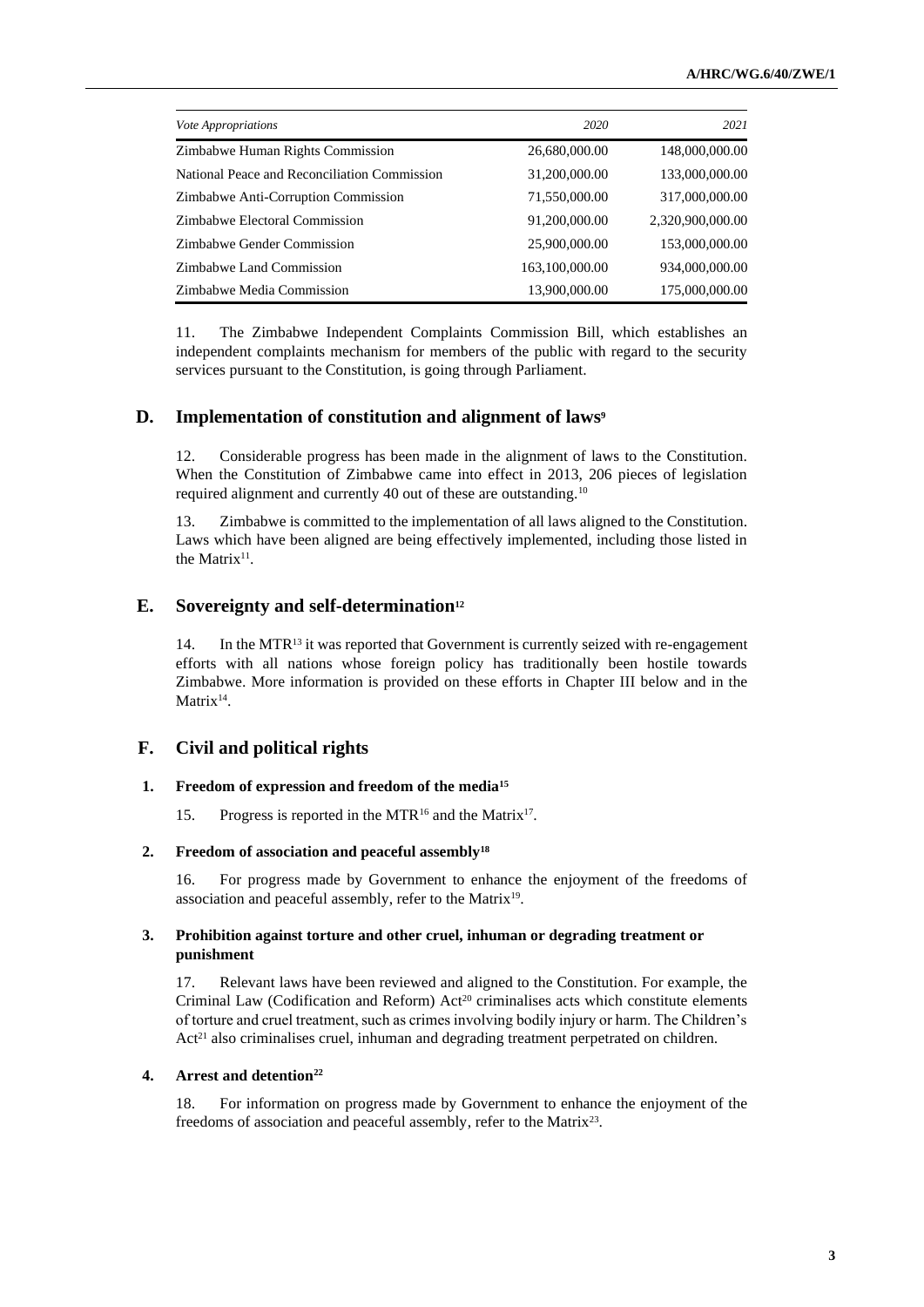### **5. Politically motivated violence<sup>24</sup>**

19. The courts have effectively dealt with politically motivated violence cases as well as violence directed at political activists, be it intra or inter party violence. Refer also to the Matrix<sup>25</sup>.

### **6. Elections<sup>26</sup>**

20. The MTR<sup>27</sup> provides an update on electoral reforms since the  $2<sup>nd</sup>$  Cycle review and conduct of the 2018 general elections.

21. After the elections, the Second Republic has made several efforts to re-engage with the international community. Amongst the issues on the re- engagement agenda, electoral legislative reforms have been topical. The European Union as well as the United Kingdom has passed recommendations for several legislative reforms to be implemented in the area of elections.

22. The Inter-Ministerial Task Force for Political, Electoral and Legislative Reforms has come up with an implementation matrix for the proposed reforms. Consultations have been undertaken towards electoral and other legal reforms with members of Political Actors Dialogue (POLAD), civil society, the Zimbabwe Election Support Network (ZESN), Independent Institutions and the legal fraternity. Dialogue between POLAD, ZESN, Electoral Resource Centre (ERC) and Zimbabwe Lawyers for Human Rights (ZLHR) was held to discuss a proposed ZESN Draft Bill.

23. The African Charter on Democracy, Elections and Governance was ratified in 2019 and currently domestication is underway. The POLAD Dialogue with civil society is discussing the enforcement of punitive measures for those who contravene the Electoral Code of Conduct.

24. Together with its stakeholders, the Zimbabwe Electoral Commission (ZEC) is undergoing improved communication training. Various stakeholders including the National Peace and Reconciliation Commission (NPRC), ZESN, POLAD are working with ZEC in carrying out peace building, promotion of peace and mediation capacity training for Parliament.

# **G. Economic, social and cultural rights<sup>28</sup>**

25. In September 2018 Government launched Vision 2030 to chart Zimbabwe's new development trajectory to achieve an Upper Middle Income Society by 2030, for an empowered and prosperous Zimbabwe. The Vision reflects the collective aspirations and determination of the people of Zimbabwe to achieve and sustain economic growth, broad based transformation, while conferring equal opportunities for all.

26. This was followed by the launch of the National Development Strategy 1: 2021-2025 (NDS1), the successor to the Transitional Stabilisation Programme (TSP), which is aimed at realising Vision 2030. The Strategy will entrench macroeconomic stability, necessary for economic recovery and growth, and conferring new opportunities for wealth creation, innovation and enterprise development.

27. In the implemention of the NDS1, cross cutting issues such as gender, youth, people with disabilities, arts and creative industry, environment and ICT will be mainstreamed in all Thematic Working Programmes in order to ensure that the aspirations are realised within the context of the NDS1.

28. As Government implements NDS1, it will move with the theme of *"not leaving anyone or any place behind."* It is anticipated that the success of NDS1 will achieve increased enjoyment of economic, social and cultural rights.

### **Right to health<sup>29</sup>**

29. Zimbabwe has made positive efforts to create an enabling policy environment for the improvement of public health. This has been done through the National Health Strategy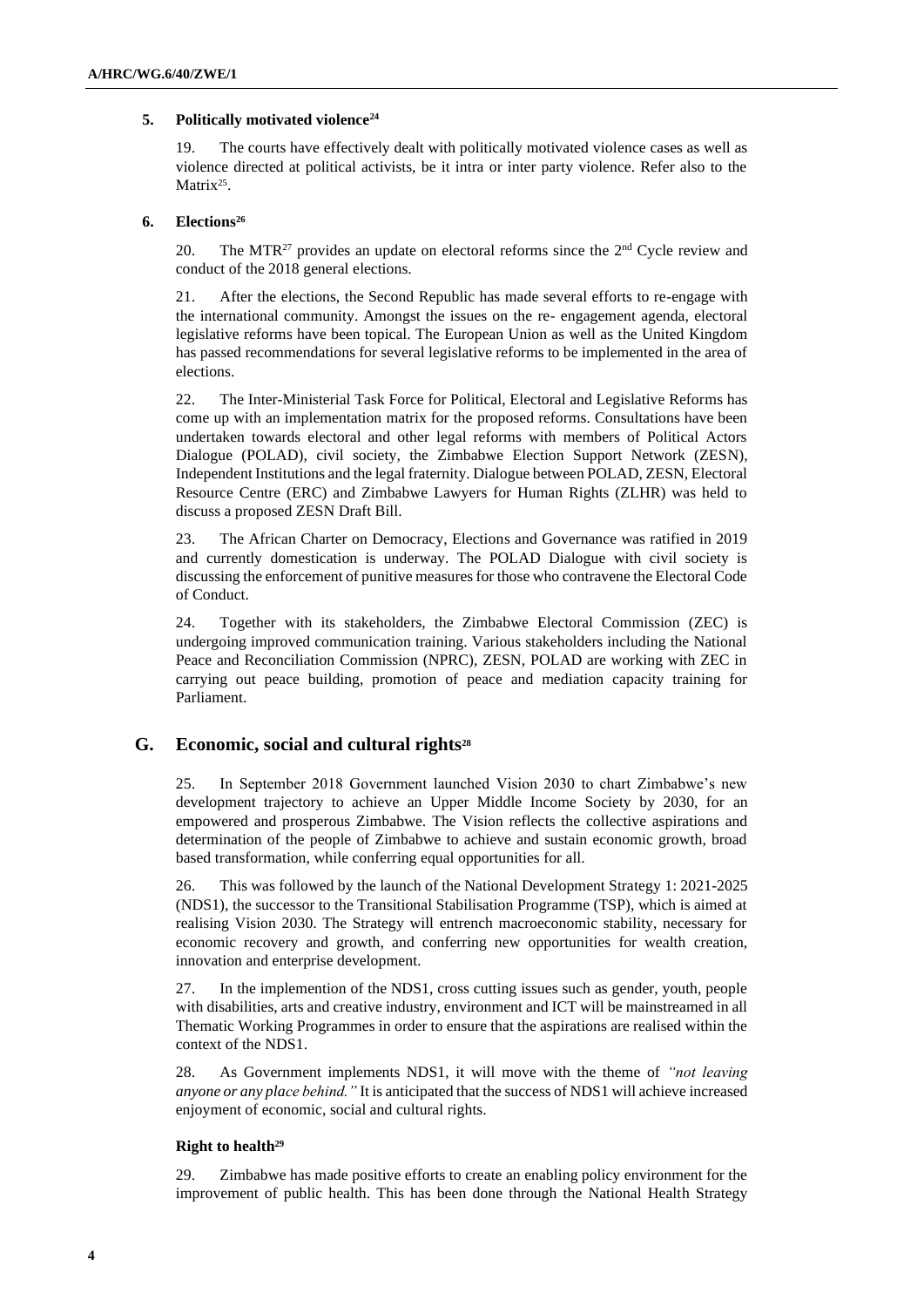(NHS) for Zimbabwe 2016-2020 and a robust HIV response strategy. The NHS seeks to achieve equity and quality in health.

30. The budgetary allocation to the health sector has been gradually increasing. In 2020 the Ministry of Health and Child Care was allocated ZWL\$6,644,317,000 while in 2021 it was allocated ZWL\$54,705,000,000 representing 13% of the total budget.

## *1. Mortality*

31. The overall mortality rate (Crude Death Rate) in the country has not changed as the findings of the 2017 Inter-Censal Demographic Survey (ICDS) revealed a mortality rate of 10.2 deaths per 1,000 of the population. This rate is the same as that which was determined by the 2012 national census.

### *2. Adult mortality*

32. The findings of the 2019 Multiple Indicator Cluster Survey (MICS) showed that there is also a continuation in the decline in the mortality rate among those aged 15-49 years in the country. The survey estimated a mortality rate of 6.28 deaths per 1 000 for females age 15- 49 years and 6.09 deaths per 1 000 for the males in the same age category. This is a notable drop when compared to the findings of the 2014 MICS, which reported a mortality rate of 9.84 deaths per 1 000 among females age 15-49 years. The 2014 MICS estimated a mortality rate of 9.79 deaths per 1 000 males in the same category. The 2019 MICS did not collect data for use in the calculation of mortality rates for the whole 15 years and above age group hence the reporting on mortality rates for the 15-49 years age group. However, the 2017 ICDS estimated an adult mortality rate of 12.7 deaths per 1 000 among those who were 15 years and above. For maternal mortality ratio refer to the Matrix $30$ .

*3. Covid-19*

33. Zimbabwe was not been spared from the global pandemic Covid-19 and has so far experienced three waves of the pandemic. The third wave was marked by increased numbers of people being infected and dying. As of 22 September 2021, Zimbabwe had recorded 128,804 people infected, out of which 4,592 succumbed to the disease and 121,653 recovered.

34. In March 2021, Government launched a countrywide vaccination campaign. As at 22/09/2021, 2,992,348 and 2,130,553 people had received the first and second doses respectively.

*4. HIV and AIDS*

35. Government continues to strengthen its efforts to combat HIV/AIDS. Further to the information provided in the Matrix<sup>31</sup>, Annexure Figure 1 shows the level of HIV testing in 2014 and in 2019.

# **Food and food security<sup>32</sup>**

*1. Access to food*

36. Government has been implementing a shock responsive social protection programme, the Food Deficit Mitigation Programme (FDMP), since 2010 (refer to the Matrix<sup>33</sup> for objectives of the programme). The FDMP provides food and cash assistance to people in vulnerable situations. Government has been reaching out to 735,455 households requiring 36,773mt of grain per month.

37. Targeting and selection of beneficiaries is aimed at those households which are food poor, with priority going to households headed by older persons, children, the chronically ill, persons with disabilities and females for households with high dependency.

*2. Food security*

38. Agriculture is the mainstay of the economy in Zimbabwe. More than 70% of the population depends on agriculture for livelihood (food and income). The Constitution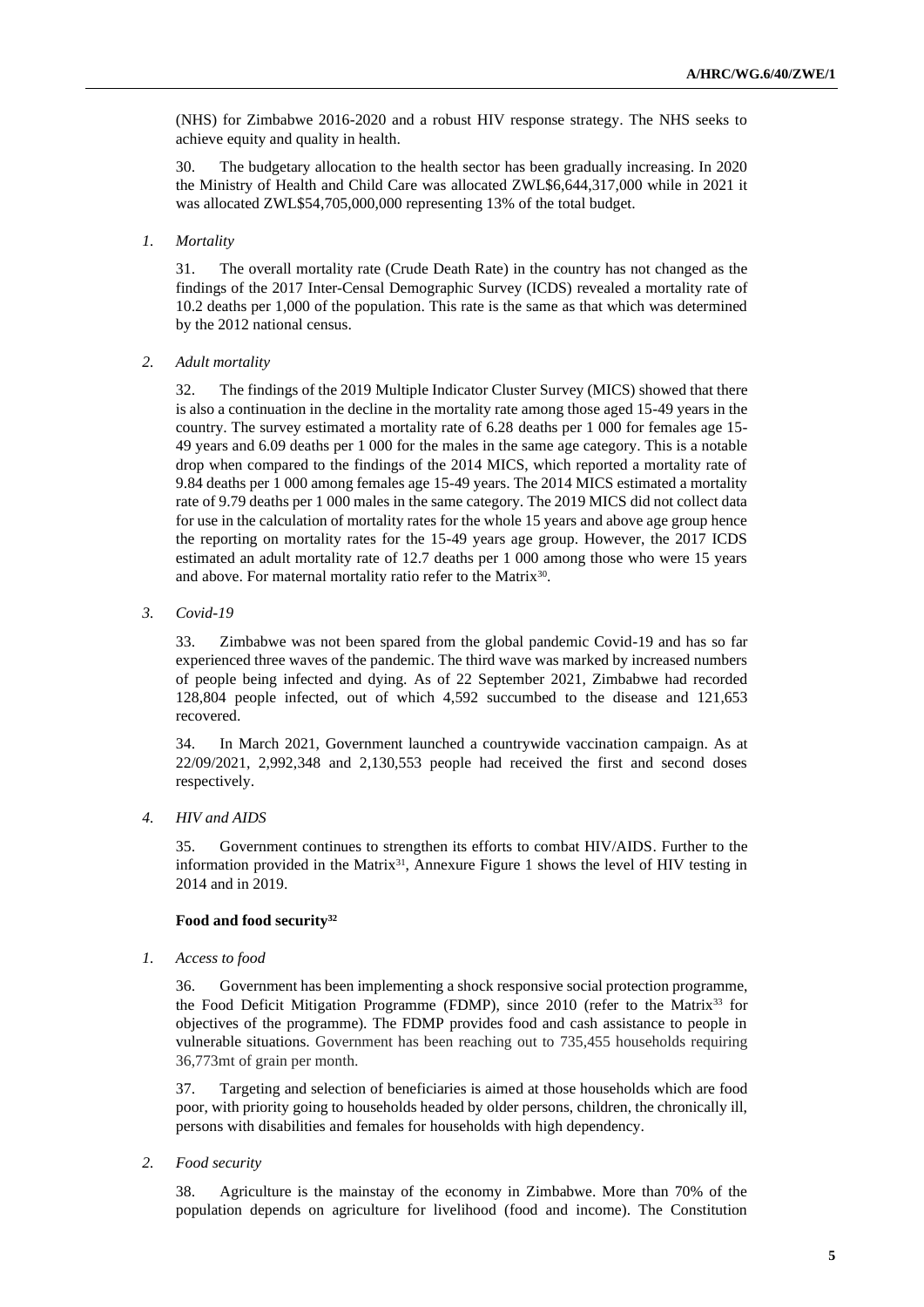provides for the right to sufficient food and compels the State to take reasonable measures to achieve the progressive realisation of this right. The Constitution also provides for food security as one of the National Objectives. To ensure food security, Government embarked on various measures such as:

- Mechanisation it involves the provision of farming machinery to farmers for the purposes of modernising agriculture, leading to higher productivity and production thus ensuring food security in the country.
- Command agriculture it is the provision of agricultural inputs and also includes command livestock (targeting increased production of cattle, poultry, pigs, etc), command cropping (it is aimed at improving cereal supply), and the Presidential Wellwisher Input Scheme, which targets vulnerable households and smallholder farmers by providing them with free inputs and whose output is shown in the table below.

| Year    | Cereal Requirement | <i>Production (Tonnes)</i> | Contribution $(\%)$ |
|---------|--------------------|----------------------------|---------------------|
| 2016/17 | 1,817,376          | 260,521                    | 14.3                |
| 2017/18 | 1,735,145          | 215,568                    | 11.7                |
| 2018/19 | 2, 204, 225        | 157,756                    | 10.9                |
| 2019/20 | 2,227,782          | 196,849                    | 8.8                 |

Table 2: Production and contribution of the Presidential scheme, Source: Ministry of Lands

- Climate smart agriculture it is intended to climate-proof agriculture. A recent development was implementation of the *Pfumvudza*/*Intwasa* concept, which is one of the conservation agriculture options, through which the Presidential Input Support Programme targeted 1.8 million farmers and is expected to produce up to 1.8 million tonnes of grain nationally.
- Small grain production programme small grains are more drought resistant, so to avert hunger induced by droughts, Government has come up with the small grain production programme, which is intended to lead to improvement of food and nutrition security among vulnerable rural community households and resilience building and a linear transition of farmers from being food insecure to producing marketable surplus. To date, 13 districts in the country have benefited from the programme.
- Irrigation GoZ has also placed some of the irrigation facilities in the country under the More Food Programme. This programme seeks to increase production and achieve food security and realisation of the right to food. Annexure Fig 2 shows irrigation schemes under the More Food Programme.

39. 1,092 beneficiaries were selected, including women, a development that helps to empower and emancipate women. See Annexure Fig 3.

40. The Centre Pivots Irrigation Facility targeted to develop 3,200ha in 2021 through the installation of 80 centre pivots for 80 farmers. 2,920ha is now irrigating under 74 centre pivots.

41. Another 80 irrigation projects are under construction covering a total area of 10,203 hectares as shown in the table below.

| Province                   | Number of projects | Area (ha) Work in progress |
|----------------------------|--------------------|----------------------------|
| Manicaland                 | 14                 | 1,179                      |
| <b>Mashonaland Central</b> | 7                  | 731                        |
| <b>Mashonaland East</b>    | 9                  | 290                        |
| <b>Mashonaland West</b>    | 8                  | 457                        |
| Matabeleland North         | 6                  | 640                        |
| Matabeleland South         | 6                  | 3,045                      |

Table 3: Irrigation projects under construction by province, Source: Ministry of Agriculture, 2020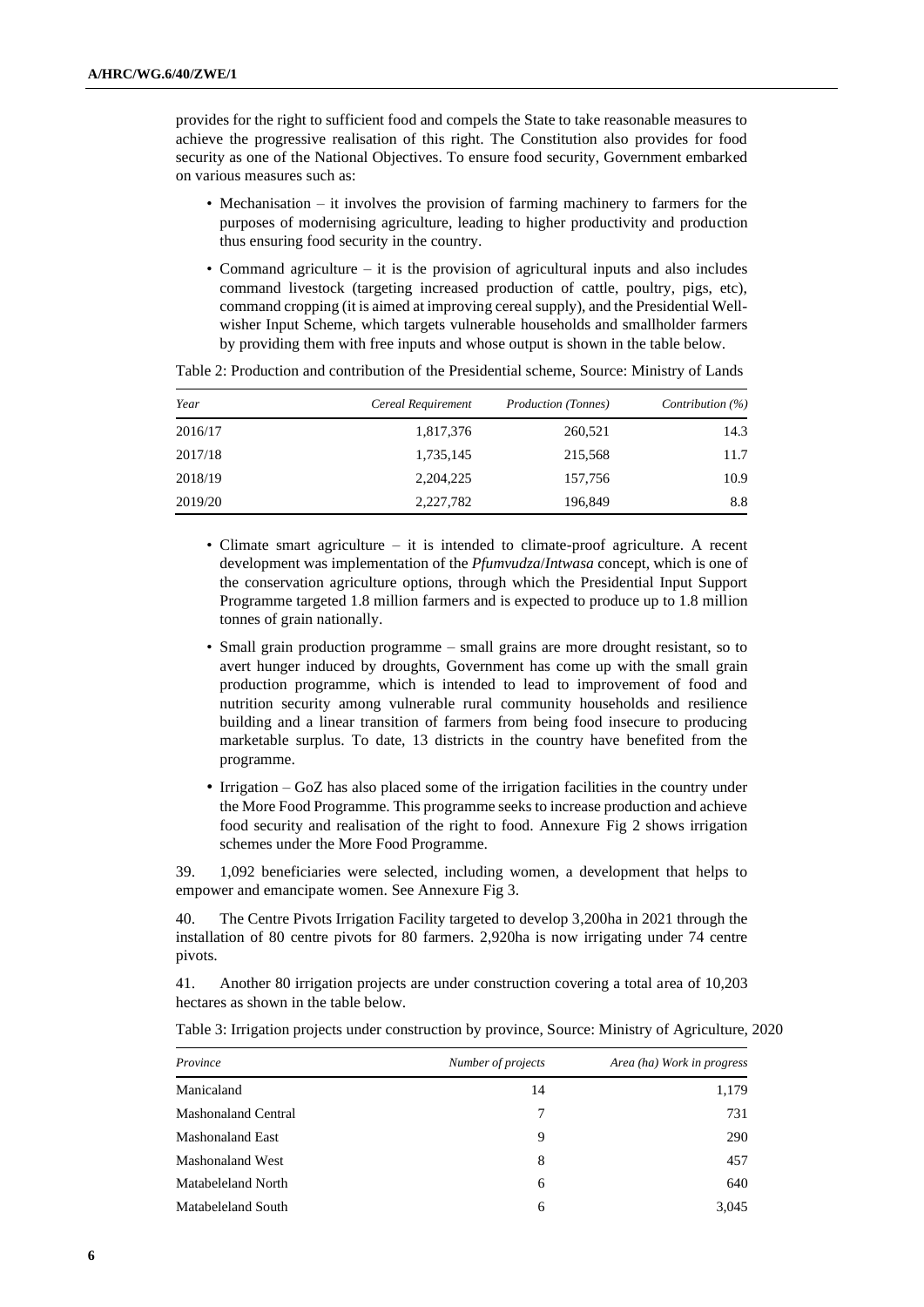| Province | Number of projects | Area (ha) Work in progress |
|----------|--------------------|----------------------------|
| Masvingo |                    | 1,758                      |
| Midlands | 17                 | 2,103                      |
| Total    | 80                 | 10,203                     |

### *3. Nutrition food security*

42. In the context of climatic change and other variables, the food security situation in Zimbabwe remains fragile, varying from year to year depending on the amount of rainfall received during the particular agricultural season. During drought years like 2019–2020, a large segment of the rural population had to rely on Government-run or donor-based seasonal food and non-food safety net interventions for their food and nutrition security. However, during the 2020–2021 agricultural season, the food security situation improved considerably because the country received good rains. The Zimbabwe Vulnerability Assessment Committee (ZimVAC) rural livelihood assessment of 2021, estimated that 27% (2,942,897 people) to be food insecure with limited access to food during the peak hunger period. This is a considerable improvement when compared to the 59% (5,529,000 people) who were found to be food insecure by a similar assessment in 2020.

### **Nutrition**

43. The dynamics in the prevalence of malnutrition tend to follow those of food security in the country. For evidence-based decisions on nutrition issues, the GoZ conducts annual surveys. The statistics cover the nutritional status of food consumed by households, with particular interest of obtaining information on the dietary intake of children under the age of 5 years and women of child bearing age. Measures which are being undertaken by Government to address this challenge include those in relation to food security (see para 40 above and the Matrix) <sup>34</sup>. Annexure Fig. 4 below shows the Dietary Diversity Scores of the food consumed by households in Zimbabwe.

44. Malnutrition continues to be a major public health and socio-economic problem in Zimbabwe affecting mostly children under the age of 5 years and women of child bearing age. The country is facing a triple burden of malnutrition; under-nutrition, over-nutrition, and micro-nutrient deficiency. This is due to shortage of nutritious foods, limited crop diversification in agriculture and poor consumption patterns. Measures which are being implemented by Government to address this challenge include those in relation to food security (see para 40-43 above and the Matrix)<sup>35</sup>.

### **Water and sanitation<sup>36</sup>**

### *1. Water, sanitation and hygiene (WASH) programmes*

45. The right to safe, clean and porable water is recognised and provided for in the Constitution. Development partners have been complementing government efforts to improve water and sanitation in the country. The GoZ has approved a gender-sensitive WASH Policy. The Policy aims to create an open defecation free Zimbabwe by 2030 in line with the Sustainable Development Goals (SDGs). To achieve this, the demand -led Sanitation Focused Participatory Health and Hygiene has been adopted and is being implemented in 45 supported rural districts. The Covid-19 pandemic has also highlighted the importance of clean water sources for schools as a number of schools have been identified for the urgent provision of safe water sources. Refer also to the MTR<sup>37</sup> and the Matrix<sup>38</sup>.

Table 4: Rural wash programmes – 2020

| Activity                              | Number |
|---------------------------------------|--------|
| Borehole drilling                     | 2,575  |
| Borehole rehabilitation               | 5,574  |
| Community managed piped water schemes | 12     |
| Water points rehabilitation           | 10,377 |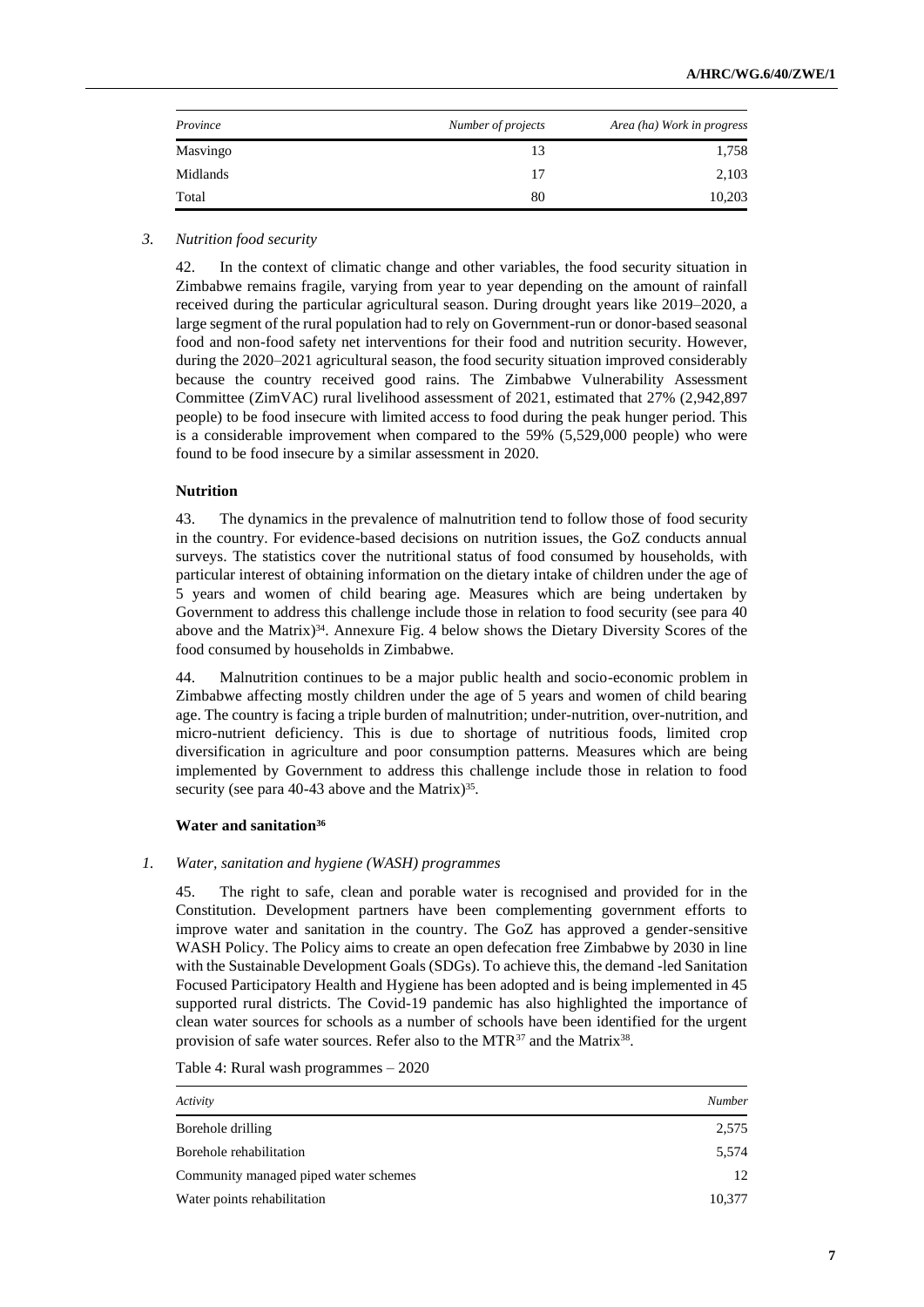| Activity                                               | Number  |
|--------------------------------------------------------|---------|
| Construction of Blair Ventilated Improved Pit Latrines | 181.646 |
| Capacity building                                      | 11.272  |
| Open defecation free villages                          | 1.069   |

46. There are approximately 41,754 boreholes countrywide, with 55% functionality. 5,600 boreholes were rehabilitated during the reporting period while 12 community water pipe schemes were rehabilitated and converted to solar power. Government plans to drill another 44,600 boreholes in villages and schools between 2021 and 2025.

47. According to the 2019 Multi-Indicator Cluster Survey (MICS), 77.1% of the households have access to improved sources of drinking water up from 76.1% in 2014. Harare has the highest percentage of households with access to improved water sources at 96.6% and the lowest is Matabeleland South at 64.8%.

### *2. Water resources management*

48. Government commissioned a number of dams while more dams are under construction in order to improve water security and to improve livelihoods, for example through irrigation, tourism and fisheries. Some of the dams will also support mini hydroelectricity projects<sup>39</sup>.

49. There is also a National Water Harvesting Programme whose goal is to enhance water security for domestic use and cattle watering in rural communities and to enhance food security through irrigation.

## **Right to education<sup>40</sup>**

50. Information on the measures to promote the right to education was provided in the MTR41. More progress is reported below.

51. The Education Act was amended to provide for State funded basic education. This consists of 9 years in primary school, including 2 years of Early Childhood Development (ECD) and four years of secondary education, Form 1 to 4. The Act now mandates the State to provide teaching and learning material, infrastructure, equipment facilities and other resources, subject to the provisions of section 75 of the Constitution. Pursuant this provision, in the 2020 financial year, Government provided ZWL\$ 105,903,213 towards the payment of Grants-in-Aid of Tuition to support the most disadvantaged Primary and Secondary schools, thereby removing the burden of school fees and levies from their parents and guardians. For the year 2021, there is a provision for ZWL\$ 1.7 billion for grant-in- aid of tuition.

52. As a Social Protection measure, the Government is providing sanitary wear to female learners in support of their menstrual health needs. In the 2020 financial year, Government supported this programme with ZWL\$ 200,000,000, and increased the amount to ZWL\$ 500 million in the 2021 fiscal allocation.

53. The law has been strengthened to guarantee education as a basic human right by ensuring that no pupil shall be excluded from school on the basis of non-payment of school fees. In furtherance of inclusive education, the Education Act now provides for specific issues to be considered in overcoming all barriers to equitable access to education as well as nondiscriminations on grounds of gender, ethnicity, disability, socio-economic status. Under this inclusive education thrust, specific provisions have been incorporated for the benefit of learners with disabilities. This includes the requirement for every registered school to provide disability friendly infrastructure and relevant facilities for the benefit of learners and teachers with disabilities, monitoring and enforcement measures in place.

54. The school feeding programme is currently at Phase 2 which covers all primary school grades. The third phase will extend the programme to secondary schools. Progress has been made in the implementation of the home-grown school feeding programme through the provision of implementation guidelines<sup>42</sup>. In 2020, Treasury availed ZWL\$ 1billion towards the programme and also availed the same budget for 2021.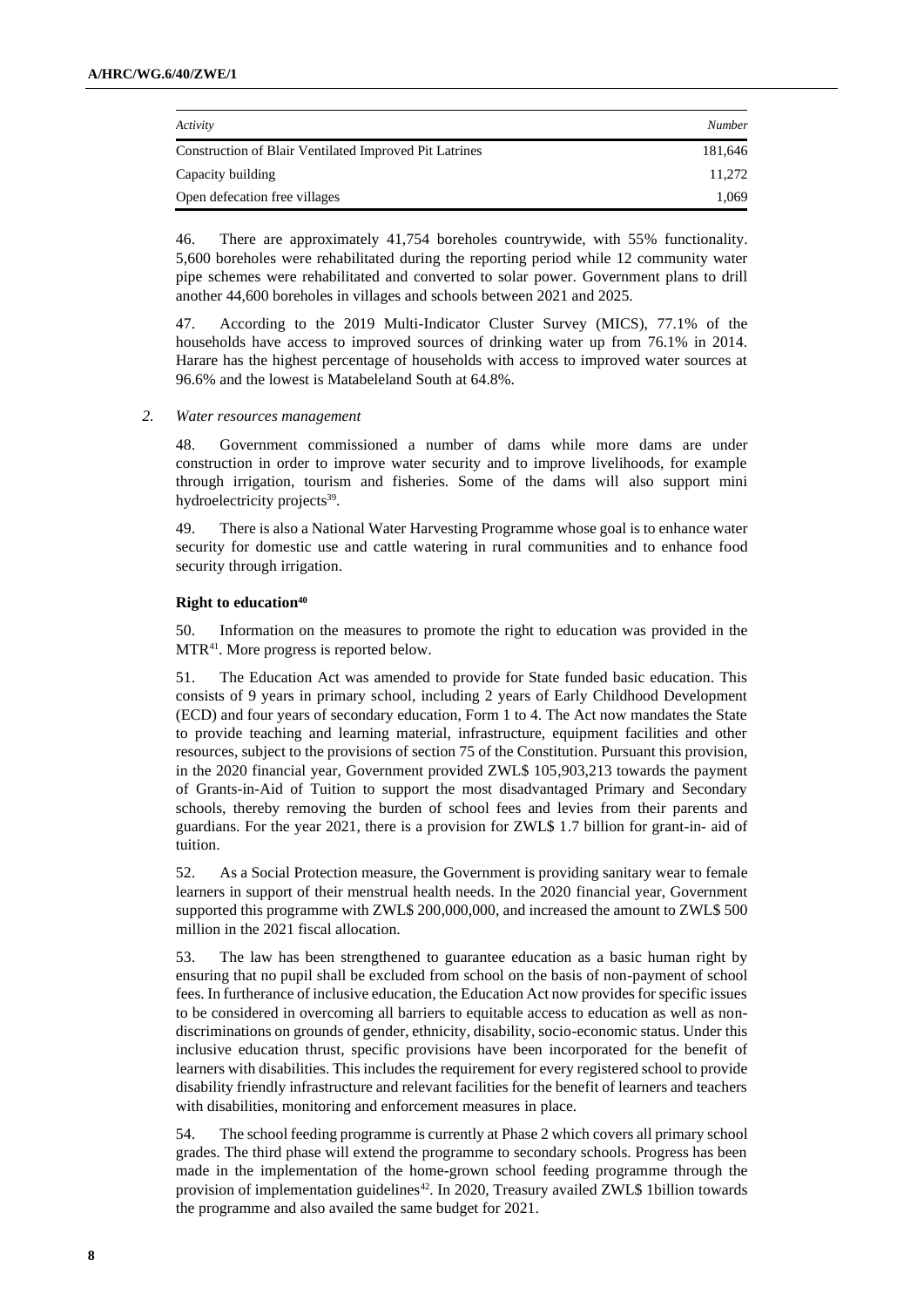55. Table 5 shows the distribution of primary schools that are implementing the school feeding programme. 5,483 out of a total of 6,798 primary schools had functional feeding programmes in 2020, which represents an 80.7 % coverage.

| Province                   | Total number of primary<br>schools | programmes | Number of primary schools Percentage of primary<br>with school feeding schools with school feeding<br>programmes |
|----------------------------|------------------------------------|------------|------------------------------------------------------------------------------------------------------------------|
| Manicaland                 | 1,098                              | 893        | 81.3                                                                                                             |
| <b>Mashonaland Central</b> | 578                                | 495        | 85.6                                                                                                             |
| <b>Mashonaland East</b>    | 776                                | 522        | 67.3                                                                                                             |
| <b>Mashonaland West</b>    | 777                                | 619        | 79.7                                                                                                             |
| Masvingo                   | 876                                | 798        | 91.1                                                                                                             |
| Matabeleland North         | 623                                | 565        | 90.7                                                                                                             |
| Matabeleland South         | 532                                | 462        | 86.8                                                                                                             |
| Midlands                   | 874                                | 691        | 79.1                                                                                                             |
| Harare                     | 299                                | 176        | 58.9                                                                                                             |
| Bulawayo                   | 365                                | 262        | 71.8                                                                                                             |
| <b>Grand Total</b>         | 6,798                              | 5,483      | 80.7                                                                                                             |

Table 5: Primary School Feeding Programme coverage by Province, Number and Percentages, 2020

56. During the period under review, progress has been made through the development of the Early Learning Policy and the Draft Inclusive Education Policy which is now at the final stakeholder validation stage.

57. Inclusive access to education is systematically tracked through annual school census statistics. Compared to 2019 statistics, the number of children with disabilities attending school decreased from 85,560 to 69,522 in 2020. Notably, there was a general decrease school attendance after the prolonged closure from April to September-November 2020 due to covid-19. This highlights the need for a targeted intervention to reverse this trend, particularly for children with disabilities to enjoy increased access to school.

58. The GoZ has also developed a Practical Inclusive Education Handbook for Primary and Secondary Schools and an Inclusive Supplement to the Early Reading Initiative/Performance Lag Address Programme which have been distributed to schools. The Handbook is a tool for more disability-responsive teaching and learning<sup>43</sup>.

59. Inclusive access to education is of priority concern, and is tracked through systematic monitoring of annual school statistics. Compared to 2019, the number of children with disabilities attending decreased from 85,560 to 69,522 in 2020. This decrease matches the general trend in school in overall school attendance after the prolonged closure from April to September–November 2020 due to Covid-19.

60. Table 6 and Fig 5 show that the majority of learners with disabilities are attending mainstream schools, compared to those in special schools. To address the issue of teacher competence in handling disability-related needs in the classroom, the GoZ has a Teacher Capacity Development programme that the two ministries of education are collaborating on. Under this programme, Special Needs Education is among the priority training areas.

| Table 6: Number of Learners with Disabilities attending Mainstream and Special Schools by Level |  |  |
|-------------------------------------------------------------------------------------------------|--|--|
|-------------------------------------------------------------------------------------------------|--|--|

|      |        |        |        | Special schools<br>Grand Total |     |       |        |        |        |
|------|--------|--------|--------|--------------------------------|-----|-------|--------|--------|--------|
| Year | М      | F      |        | М                              | F   |       | M      | F      | T      |
| 2017 | 3.157  | 2,500  | 5,657  | 61                             | 61  | 122   | 3,218  | 2,561  | 5,779  |
| 2018 | 2,826  | 2,306  | 5,132  | 125                            | 90  | 215   | 2,951  | 2,396  | 5,347  |
| 2019 | 4.477  | 2.741  | 7,218  | 109                            | 68  | 177   | 4,586  | 2,809  | 7,395  |
| 2020 | 2.678  | 2.374  | 5,052  | 85                             | 58  | 143   | 2,763  | 2,432  | 5,195  |
| 2017 | 30,161 | 22,852 | 53,013 | 1,199                          | 906 | 2,105 | 31,360 | 23,758 | 55,118 |
|      |        |        |        | Main stream schools            |     |       |        |        |        |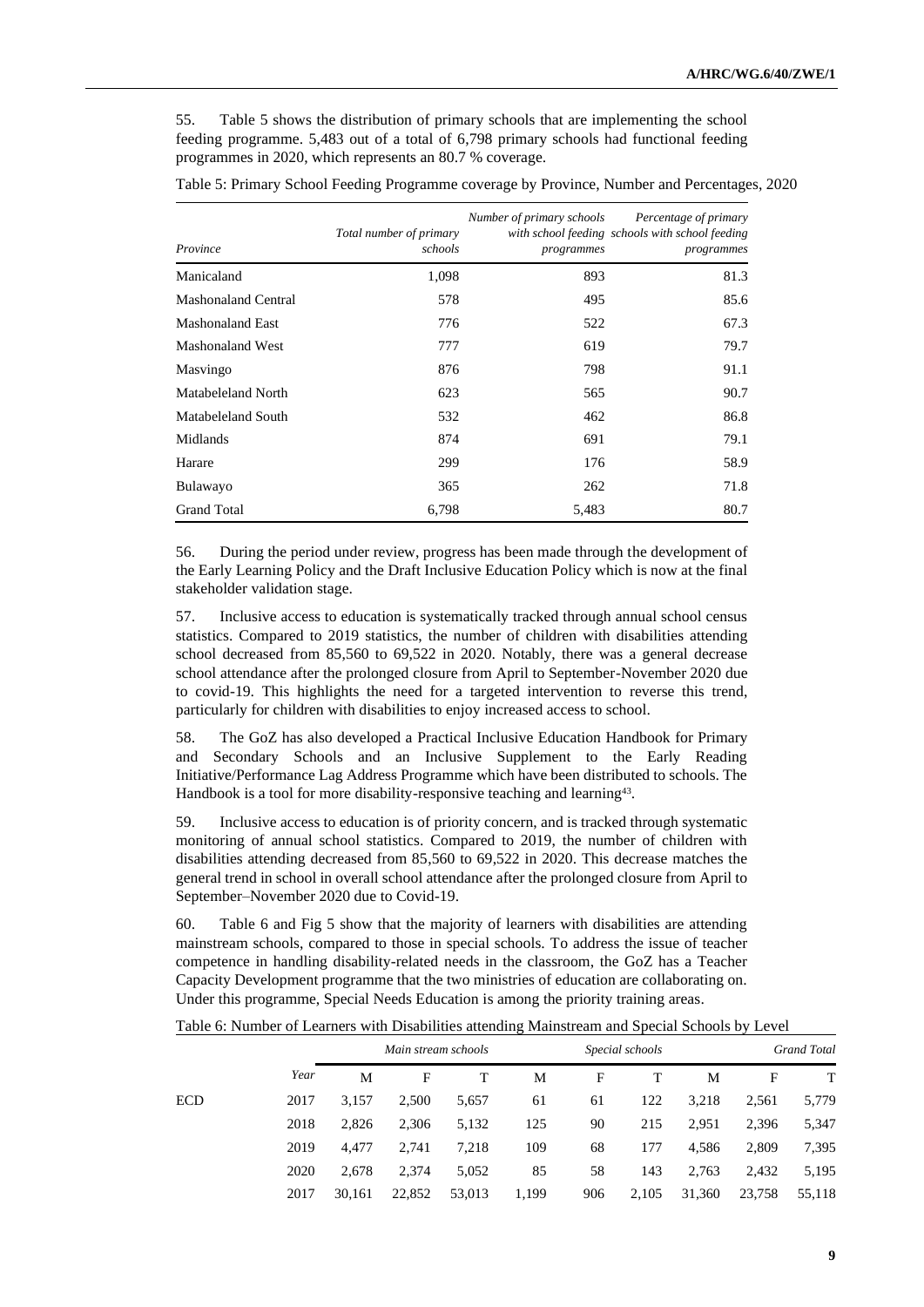|              |      |        | Main stream schools |        |       |     | Special schools |        |        | <b>Grand Total</b> |
|--------------|------|--------|---------------------|--------|-------|-----|-----------------|--------|--------|--------------------|
|              | Year | M      | F                   | T      | M     | F   | т               | M      | F      | Т                  |
| Primary      | 2018 | 23,603 | 17,850              | 41.453 | 1,186 | 865 | 2,051           | 24,789 | 18,715 | 43,504             |
| Grade 1-7    | 2019 | 34,045 | 26,734              | 60,779 | 1,090 | 790 | 1,880           | 35,135 | 27,524 | 62,659             |
|              | 2020 | 26,901 | 21,872              | 48,773 | 979   | 752 | 1,731           | 27,880 | 22.624 | 50,504             |
| Total        | 2017 | 6.245  | 5,213               | 11.458 | 146   | 98  | 244             | 6,391  | 5,311  | 11,702             |
| Secondary    | 2018 | 6,719  | 5,827               | 12,546 | 290   | 259 | 549             | 7,009  | 6,086  | 13,095             |
| $(Form 1-6)$ | 2019 | 7.977  | 7,301               | 15,278 | 128   | 100 | 228             | 8,105  | 7,401  | 15,506             |
|              | 2020 | 6,976  | 6,505               | 13,481 | 183   | 159 | 342             | 7,159  | 6.664  | 13,823             |

The statistics show that there are more learners attending primary school than secondary. Efforts are underway to reduce this gap.

61. The GoZ has established facilities for learners with disabilities to receive adaptive teaching and learning support in mainstream schools, in the form of Resource Units and Special classes. Such facilities are manned by special needs education qualified teachers, with a reduced teacher: pupil ratio and appropriate technologies according to the range of disabilities among the enrolled learners. The details of such facilities are captured in the annual school census report<sup>44</sup>.

62. In 2020 and 2021, Government allocated an annual figure of ZWL\$ 20 million towards the procurement of assistive devices and adaptive learning materials for learners with disabilities. A name-based database to track the demand and supply of assistive devices is in place for evidence-based decision making. The assistive devices and disability related supplies include wheelchairs, hearing aids, Braille equipment, software and literature, talking calculators, sign language dictionaries and related materials and sunscreen lotions for learners with albinism.

63. Government has given a policy directive to both technical and teachers' colleges to adopt 50/50 gender parity constitutional requirement when enrolling women. Pursuant to this directive, the current enrolment of women at polytechnics is 43% while at teachers' colleges it is 74%.

64. Government is also making strenuous efforts to ensure that students with disabilities are not left out and that have an equal opportunity to enroll for tertiary education. Table 7 below depicts the picture.

|                      |      |          |          |          |      |          |                |          | Total |
|----------------------|------|----------|----------|----------|------|----------|----------------|----------|-------|
| Type of Impairment   |      | Visual   |          | Auditory |      | Physical |                | Other    |       |
|                      | Male | Female   | Male     | Female   | Male | Female   | Male           | Female   |       |
| Universities         | 97   | 71       | 8        | 3        | 102  | 50       | 25             | 22       | 378   |
| Polytechnics         |      | $\theta$ | $\theta$ | 3        | 77   | 42       | $\overline{0}$ | $\theta$ | 123   |
| Teachers<br>Colleges | 18   | 45       | 6        | 4        | 49   | 67       | 15             | 24       | 228   |
| <b>Total</b>         | 116  | 116      | 14       | 10       | 228  | 159      | 40             | 46       | 729   |

Table 7 2019 Summary of Disability Enrolments. Source: Ministry of Higher and Tertiary Education, Innovation, Science and Technology Development

65. Government has also integrated engendered subjects in the curricula. This has helped to raise awareness of the gender issues amongst the students.

66. One of the universities has addressed the gender gaps in higher and tertiary education through gender mainstreaming and has 80% of its total enrolment consisting of women.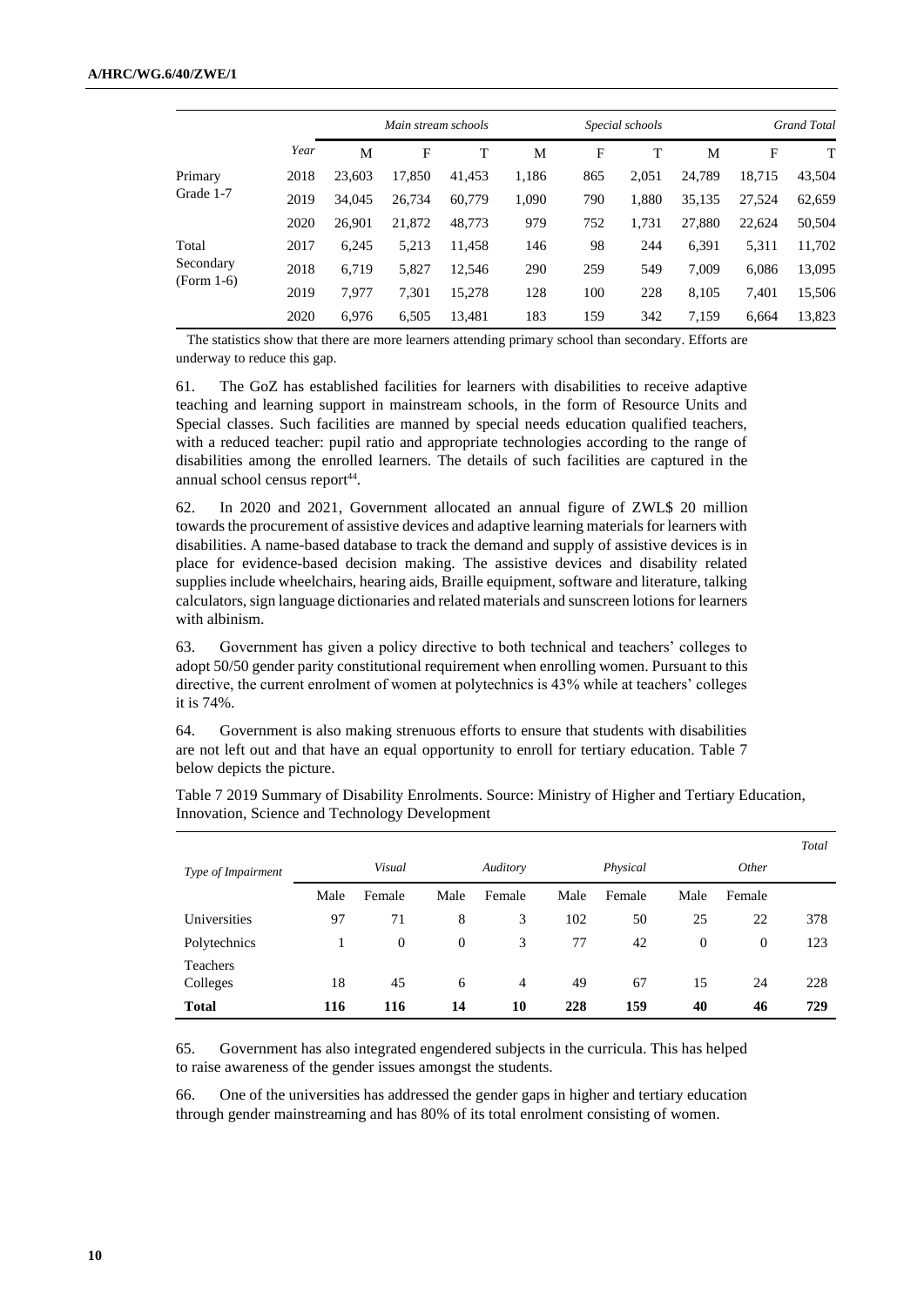# **H. Administration of justice<sup>45</sup>**

 $67.$  In the MTR $46$  an update on measures and progress to promote access to justice and rule of law was provided. More progress was made since then, including information which is provided in the Matrix<sup>47</sup>.

68. In 2020, 645 employees were trained in different programmes that were lined up by the Judicial Service Commission (JSC). 138 members participated in performance management training. 261 participants were drawn from JSC, National Prosecuting Authority (NPA), Special Anti-Corruption Unit (SACU), the Zimbabwe Anti-Corruption Commission (ZACC) and Police Anti-corruption Unit participated in the anti-corruption training.

## **E-justice, new courts and new divisions**

## *1. Creation of virtual courts*

69. The Covid-19 pandemic presented challenges but also brought with it the opportunity for technological advancements within the justice sector. The GoZ, with the technical support from the development partners, established at least one virtual court in each of the 10 provinces of the Country. The GoZ is also working on the legislative framework for implementation of e-justice and this will allow electronic accessibility of court processes and facilitate a paperless case management system.

70. The Constitution provides for establishment of the Constitutional Court as a separate superior court of record. Pursuant to this a successful separation of the Judges of the Constitutional Court and the Supreme Court was done in 2021. The President appointed five judges of the Supreme Court to sit as permanent judges of the Constitutional Court together with Chief Justice and his deputy.

## *2. Decentralisation of the courts*

71. The GoZ continues to decentralise courts in Zimbabwe in order to improve access to justice. Following the opening of a High Court in Mashonaland West Province, Zimbabwe now has High Court stations in five of the country's ten provinces. Magistrates' courts are also being established in major high-density areas<sup>48</sup>.

72. More specialised courts were designated by the JSC, such as the Commercial and Anti-Corruption Courts.

# *3. Independence of the judiciary*

73. The independence of the judiciary is protected by the Constitution (s85), which also governs the appointment of judges. In terms of the Constitution (s3), Zimbabwe is founded on values and principles that include good governance. Principles of good governance which are enunciated in the Constitution include observance of the principles of separation of powers, thus the Executive as one of the three arms of the State respects the independence accorded to the Judiciary.

74. Government recently appointed commissioners of the JSC, which is responsible for the administration of employment, discipline and conditions of service of persons employed in the judiciary and its supporting staff.

# *4. Human rights training<sup>49</sup>*

75. In the MTR50, information was provided on the commitment of Government towards continuous training of public officials in human rights. It is intended that the training will enhance their capacity to implement human rights and respect for the rule of law.

76. Training conducted by Government with support from development and local partners includes:

• training of the Intern-Ministerial Committee on Human Rights and International Humanitarian Law (IMC) on State Party reporting;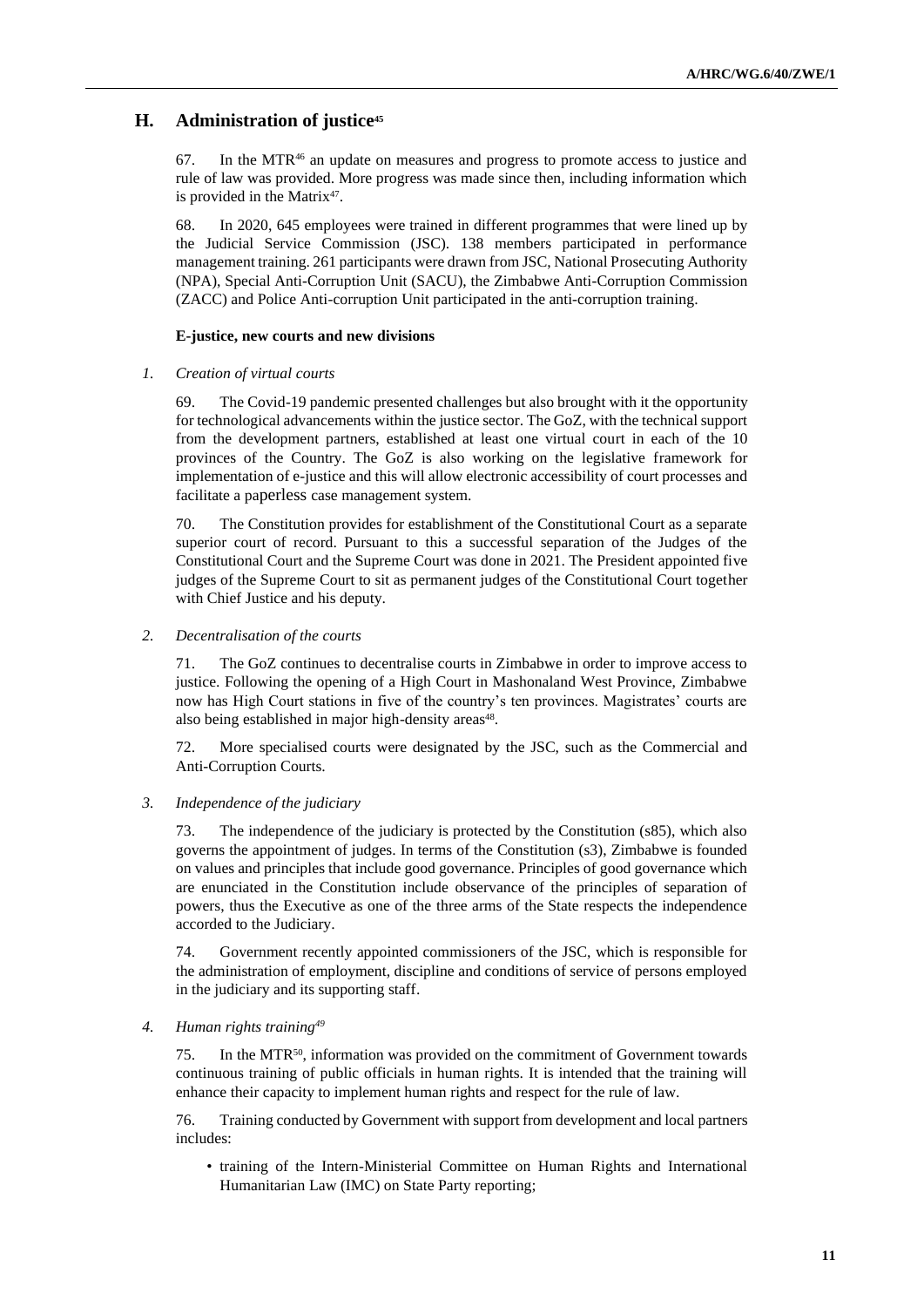- trainings conducted for Justice Law and Order Sector (JLOS) members on child marriages;
- human rights training for the Zimbabwe Prisons and Correctional Service (ZPCS) and the Zimbabwe Republic Police (ZRP)conducted in partnership with the Legal Resources Foundation (LRF); and
- curriculum review and human rights training for the ZPCS in partnership with the Raoul Wallenberg Institute of Human Rights and Humanitarian Law (RWI). Other Government officials have also benefited from human rights training organised by RWI.

77. Police recruits are now being trained at the newly established Police Academy, which is affiliated to the Faculty of Law of the University of Zimbabwe. The training has been upgraded to diploma level and the period of training extended from the traditional six months to twelve months. The modules now include training on promotion and protection of fundamental human rights. In addition to this, there is continuous in-service training at all Provincial Updating Centres for serving members. This training also includes human rights.

78. The ZPCS is reviewing its recruit training course with a view to infusing human rights in training for recruits. To this end, the ZPCS has partnered RWI to support the review and to develop a training manual. As mentioned above, the same Institute has been involved in a number of human rights training programmes for serving officers, especially on the Mandela Rules. The LRF is also running human rights training programmes for prisons in all the provinces, whilst other partners like the Zimbabwe Women Lawyers Association (ZWLA) are also assisting inmates in drafting bail and appeal papers.

- *5. Combating corruption<sup>51</sup>*
	- 79. The GoZ has launched the anti-corruption strategy whose purpose is:
		- To support citizen empowerment and awareness of their rights and responsibilities;
		- relevant to the fight against corruption;
		- To enhance the structures for deterrence, detection, adherence and enforcement through improved compliance with anti-corruption and integrity management obligations;
		- To increase public demand for transparency and accountability in public and private institutions;
		- To ensure the protection of whistle-blowers and victims of corruption, thereby encouraging active participation of anti-corruption efforts by the members of the public;
		- To recover assets and proceeds from corruption crimes, compensate damages inflicted on the State and corruption victims; and
		- To increase the level of political parties' transparency, political will and accountability.

80. The Auditor General has a Memorandum of Understanding with the Zimbabwe Anti-Corruption Commission which allows ZACC to use the Auditor General's findings at any moment to initiate investigations on any corruption suspicions.

81. More information is provided in the Matrix**<sup>52</sup>** .

# **I. Birth registration<sup>53</sup>**

82. The GoZ has in the past reported on the different measures that it has put in place to facilitate the registration of all births, including legislative measures<sup>54</sup>.

83. The report on the ZHRC National Inquiry on Access to Documentation, including findings and recommendations was launched in 2020 and some of the recommendations are being implemented.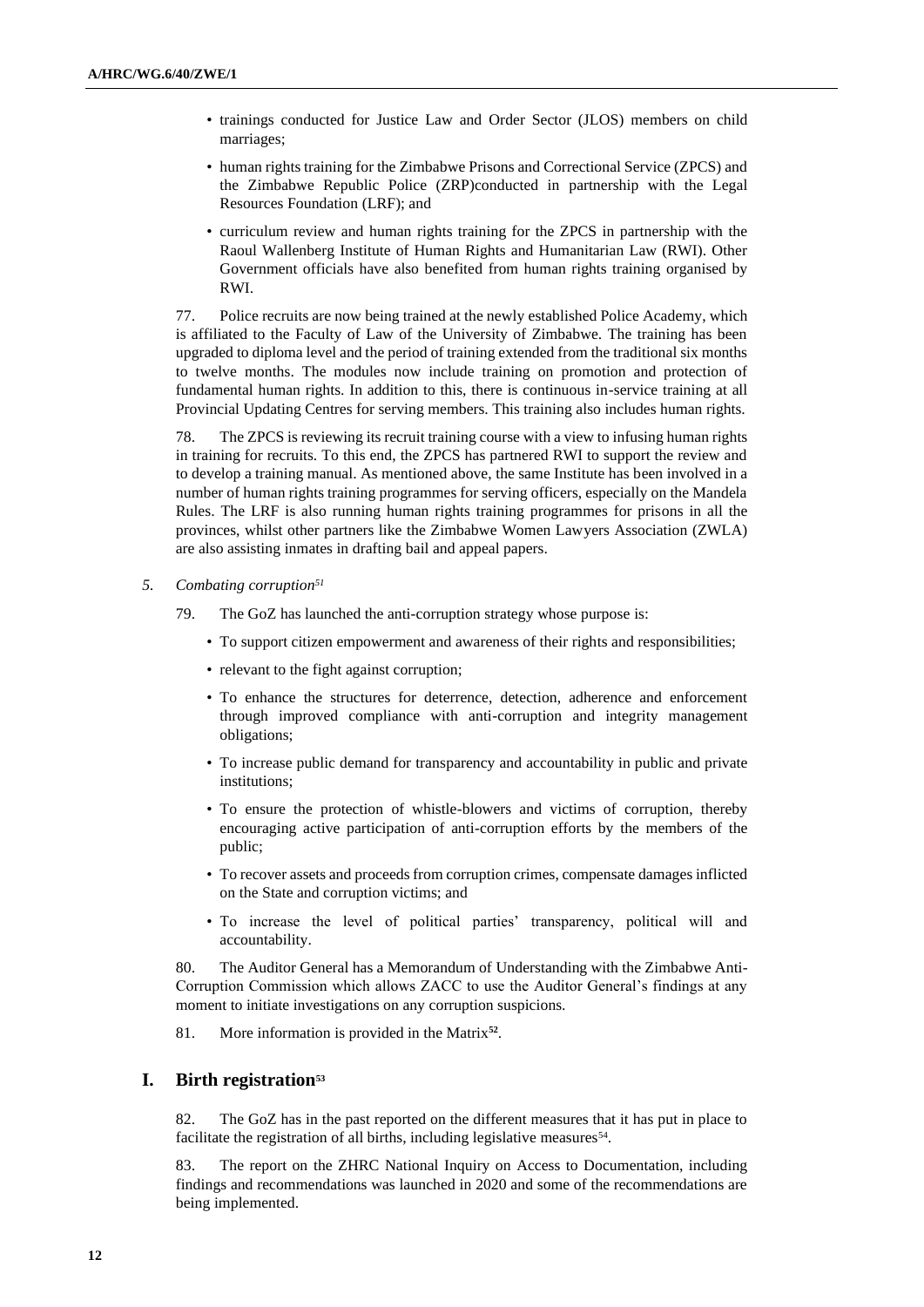84. The Civil Registry in collaboration with ZIMSTAT began producing Vital Statistical reports during the year 2021. These have statistics which are useful in determining the completeness of the birth registrations across the country as registered births will be expressed as a proportion of projected number of births which would have occurred during a reporting year.

85. The Registrar General and Matabeleland Collective Trust concluded a memorandum of understanding on cooperation with the intention of mobilising citizens in three provinces to take up their constitutional citizenship rights and to provide them with ease of access to national documentation for the full participation and enjoyment of their rights as Zimbabweans.

# **J. Conditions of prisons and police holding cells<sup>55</sup>**

86. Progress made in the first two years since the 2<sup>nd</sup> Cycle review is captured in the MTR<sup>56</sup>.

87. The GoZ will continue to increase budgetary support to the Zimbabwe Prisons and Correctional Service and take measures to improve the conditions of prisons. For example, in the 2020 financial year ZPCS received a budgetary allocation of ZWL\$708,415,000, which was later revised upwards to ZWL\$1,381,000,386. In the 2021 financial, year ZPCS received ZWL\$5,083,942,000.

88. In addition to direct budgetary support to the ZPCS, Government is supporting production at its 24 prison farms. In 2020, ZWL\$5,818,000 was allocated towards production enhancement (seed, chemicals and fertilisers) at the farms to ensure food sufficiency for inmates. The figure was later revised to ZWL\$50,000,000 and the 2021 figure is ZWL\$ 66,788,000. In 2021 ZPCS also received 20 tractors, 3 combine harvesters and 10 planters.

*1. Monitoring places of detention*

89. The Prisons Act (s44-46) provide for impartial supervision and independent inspections of detention centres. They allow for visitation of detention cells by the Vice Presidents, Ministers, Judges, Magistrates, Ministers of Religion and official visitors, who periodically visit prisons throughout the country.

90. Visiting justices may call for all books, papers and records relating to the management and discipline of the prison, visit every part of the prison and see every inmate in confinement, inspect and check the quality and quantity of inmates' food, ascertain that the standing orders and regulations are observed and inquire into any complaints or requests made by inmates.

91. For accountability purposes, and pursuant to its constitutional mandate, the ZHRC undertakes monitoring and inspection visits to all prisons and makes appropriate recommendations aimed at improving the rights of inmates. The ZHRC has made the recommendations which are under consideration by GoZ.

92. The Judiciary also makes regular prison visits to receive complaints and concerns by inmates. There is also a Committee on Prison Visits that is chaired by a High Court Judge, whose mandate is to ascertain the living conditions of inmates and also receive their complaints. The Committee is made up of High Court Judges, Prosecutors, Registrar of the High Court, Clerk of Court, a Magistrate and a representative of the Police.

*2. Decongestion*

93. The prison population in Zimbabwe continues to increase due to Covid-19 induced delays in court processes, with only bail applications and initial remands being prioritised. However, in a bid to decongest prisons in light of Covid-19, three amnesties were declared in 2020 and 2021, and a total of 6,127 inmates were released.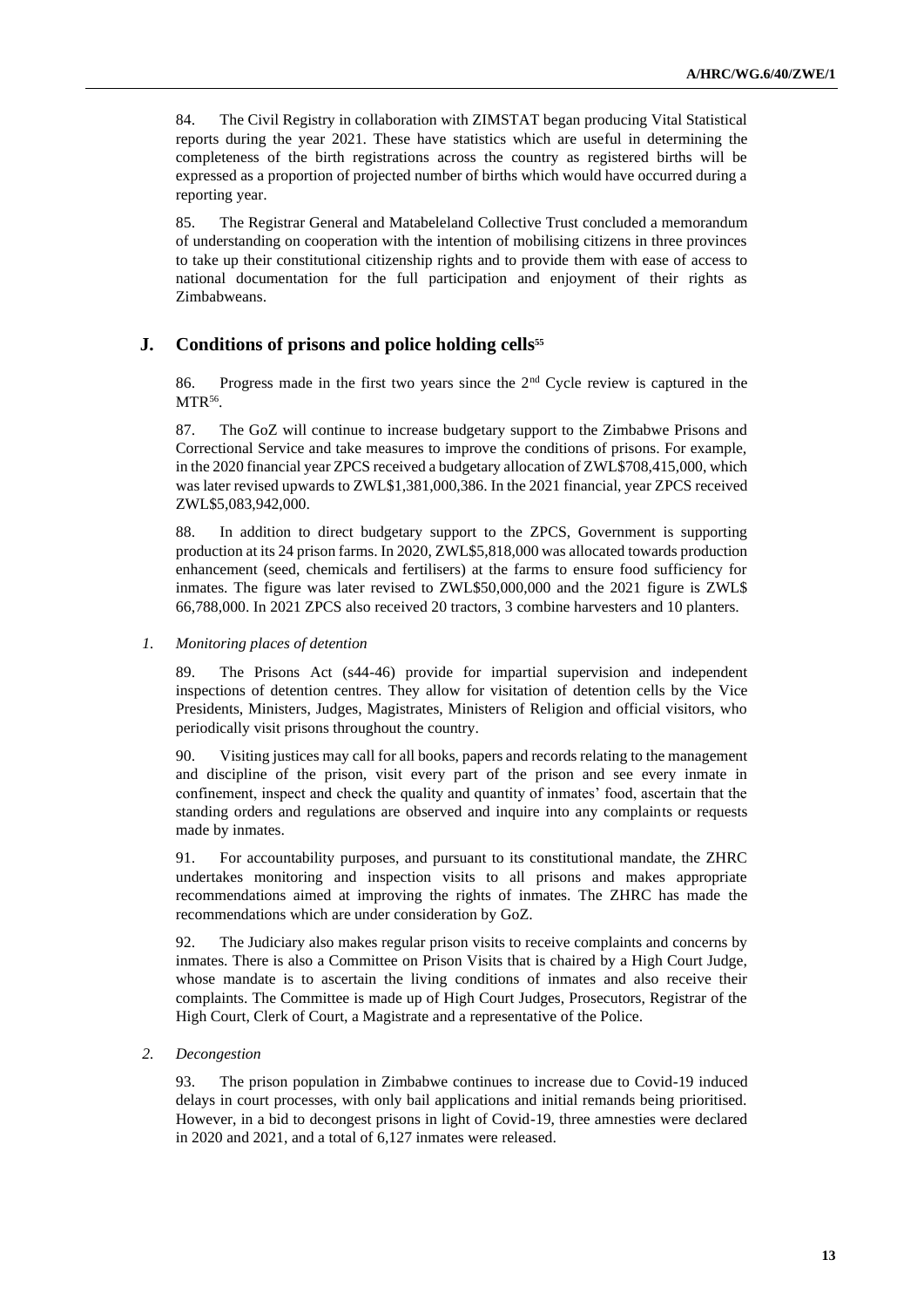### *3. Rehabilitation programmes for inmates*

94. A number of rehabilitation programmes for inmates are ongoing. These include motor mechanics, carpentry and tailoring. To this end, the ZPCS has partnered a private company which has seen inmates being involved in the assembling of motor cycles, particularly at the Harare, Mutare, Bulawayo, Gweru and Masvingo workshops.

95. As part of rehabilitating and improving the detention conditions for female inmates, GoZ established a female open prison system in June 2021.

### *4. Police holding cells*

96. Basic facilities are availed to detained persons in the police holding cells. In this Covid-19 pandemic period, disinfection of cells is being carried out on regular intervals. More importantly, all persons are being tested for their Covid-19 status before detention. There are also some upgraded water and sanitation facilities for consistent water supply. The Zimbabwe Police Service have upgraded housekeeping standards in the holding cells.

# **K. Trafficking in persons<sup>57</sup>**

97. Further to the progress as reported in the MTR<sup>58</sup>, there were a number of developments as indicated below and in the Matrix<sup>59</sup>.

98. Government, with assistance from the United Nations Office on Drugs and Crime (UNODC), came up with amendments to the Trafficking in Persons Act so as to fortify the definition of the crime of human trafficking as well as other provisions of the Parlemo Protocol. An amendment bill has been drafted and is undergoing internal processes before it is introduced in Parliament.

99. In 2019, no cases of forced labour were recorded. However, 3 cases of adult labour exploitation were recorded (2 males, 1 female) whilst 3 cases of child trafficking were received. Out of these, 3 cases were prosecuted and, in July 2020, one of the arrested traffickers was jailed for a 10-year term.

# **L. Women's rights**

100. Reference is made to the MTR<sup>60</sup> in which the GoZ provided an update on implementation of women's rights. Further progress is reported below.

*1. Advancement of women<sup>61</sup>*

101. In 2020, the Small and Medium Enterprises Development Corporation (SMEDCO) disbursed ZWL\$\$83,800,000 to 219 small and medium enterprises (SMEs), of which ZWL\$69,261,172 was disbursed to projects affected by the Covid-19 pandemic. A total of 957 jobs were sustained and 360 jobs were created. The gender composition of SME projects supported is shown in Annexure Fig 7.

102. The GoZ funds the Women's Development Fund, whose purpose is to provide loans to women's groups without collateral. In 2020, 40 projects in 6 of the 10 provinces of the country were funded<sup>62</sup>. ZWL\$10,050,000 was loaned to 200 women who are in the agriculture, mining, manufacturing, tourism and retailing sectors.

#### *2. Violence against women<sup>63</sup>*

103. The Domestic Violence Act criminalises acts of violence against women such as forced virginity testing, female genital mutilation and any other forms of physical or psychological violence.

104. Government carries out community-based awareness campaigns on Gender Based Violence (GBV) that focus on raising awareness on the domestic violence, popularising the Domestic Violence Act, building community activism against domestic violence, strengthening the capacity of the community to establish mechanisms for preventing and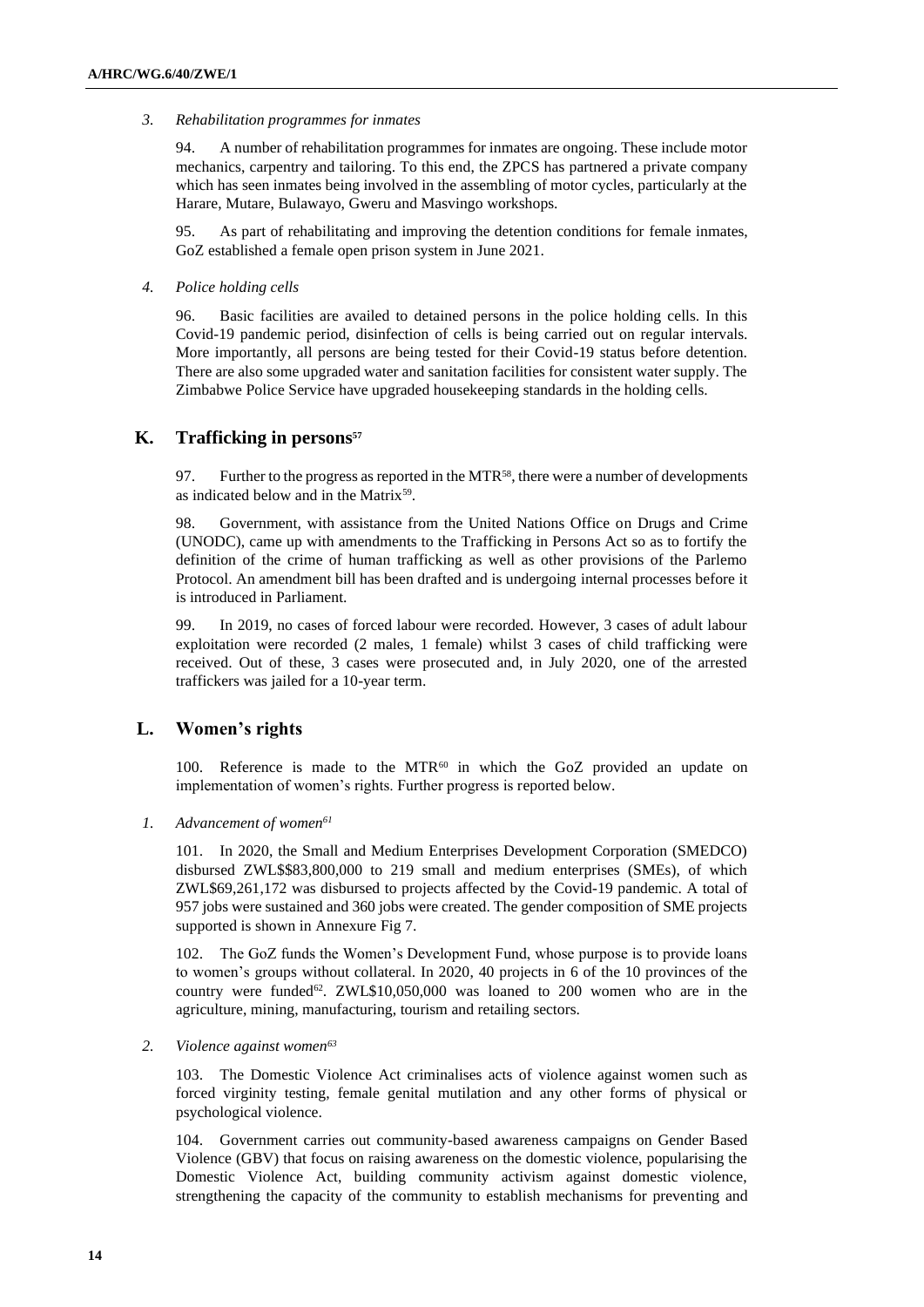responding to domestic violence. Sensitisation campaigns are conducted for traditional leaders to take the lead role in discussing transformative masculinity, addressing rigid gender and social norms and the negative effects of patriarchy.

## *3. Participation of women in political and public life<sup>64</sup>*

105. The MTR<sup>65</sup> provides statistics on women's participation in political and public life. More information is provided below.

106. Table 8 below shows the number and proportion of women in key decision-making positions in politics, public sector, State enterprises and in the judiciary.

Table 8: Women in decision-making politics and public sector Source: Ministry of Women Affairs, Community, Small and Medium Enterprises Development 2018-2021

|                                               | 2018           |       |                  |                     |        |                | 2021         |                     |
|-----------------------------------------------|----------------|-------|------------------|---------------------|--------|----------------|--------------|---------------------|
|                                               | Women          | Men   | <b>Total</b>     | % share of<br>women | Women  | Men            | <b>Total</b> | % share of<br>women |
| <b>Political life</b>                         |                |       |                  |                     |        |                |              |                     |
| <b>GoZ</b> Ministers                          | 6              | 14    | 20               | 30                  | 5      | 15             | 20           | 25                  |
| Ministers of State                            | 5              | 5     | 10               | 50                  | 6      | 6              | 12           | 50                  |
| Parliament                                    | 120            | 230   | 350              | 34                  | 113    | 205            | 318          | 35.5                |
| <b>Local Government</b><br>Councilors         | 190            | 1,169 | 1,359            | 14                  | 274    | 1,684          | 1,958        | 14                  |
| <b>Public sector</b>                          |                |       |                  |                     |        |                |              |                     |
| <b>Permanent Secretaries</b>                  | 6              | 14    | 20               | 30                  | 8      | 25             | 33           | 24                  |
| Commissioners in the<br><b>Public Service</b> | $\overline{4}$ | 3     | $\boldsymbol{7}$ | 57                  | 2      | $\overline{4}$ | 6            | 33                  |
| Chief Directors/<br>Directors/Deputy          |                |       |                  |                     |        |                |              |                     |
| <b>Directors</b>                              | 267            | 660   | 927              | 29                  | 220    | 495            | 715          | 31                  |
| Ambassadors                                   | 10             | 29    | 39               | 26                  | 11     | 36             | 47           | 23                  |
| Vice Chancellors -<br><b>State</b>            |                |       |                  |                     |        |                |              |                     |
| Universities                                  |                |       |                  |                     |        |                |              |                     |
| Principals of State-<br>owned Teachers        | $\mathbf{0}$   | 11    | 11               | $\mathbf{0}$        | 1      | 11             | 12           | $8\,$               |
| Colleges / Agricultural<br>colleges/Poly-     |                |       |                  |                     |        |                |              |                     |
| Technical colleges                            | 12             | 18    | 30               | 40                  | $\tau$ | 14             | 21           | 33                  |

Table 9: Statistics of women in the judiciary, Source: Judicial Service Commission 2020

|                              |                 | 2018  |       |                                  |     |  |          | 2020             |  |
|------------------------------|-----------------|-------|-------|----------------------------------|-----|--|----------|------------------|--|
|                              | Women Men Total |       |       | % share of women Women Men Total |     |  |          | % share of women |  |
| <b>Judiciary</b>             |                 |       |       |                                  |     |  |          |                  |  |
| <b>Superior Court Judges</b> |                 | 28 30 | -58   | 48                               |     |  | 31 39 70 | 44               |  |
| Magistrates                  | 94              | -156  | - 250 | 38                               | 133 |  | 96 229   | 58               |  |

107. The Constitution extended the women's quota (60 seats) in the National Assembly beyond 2023<sup>66</sup>.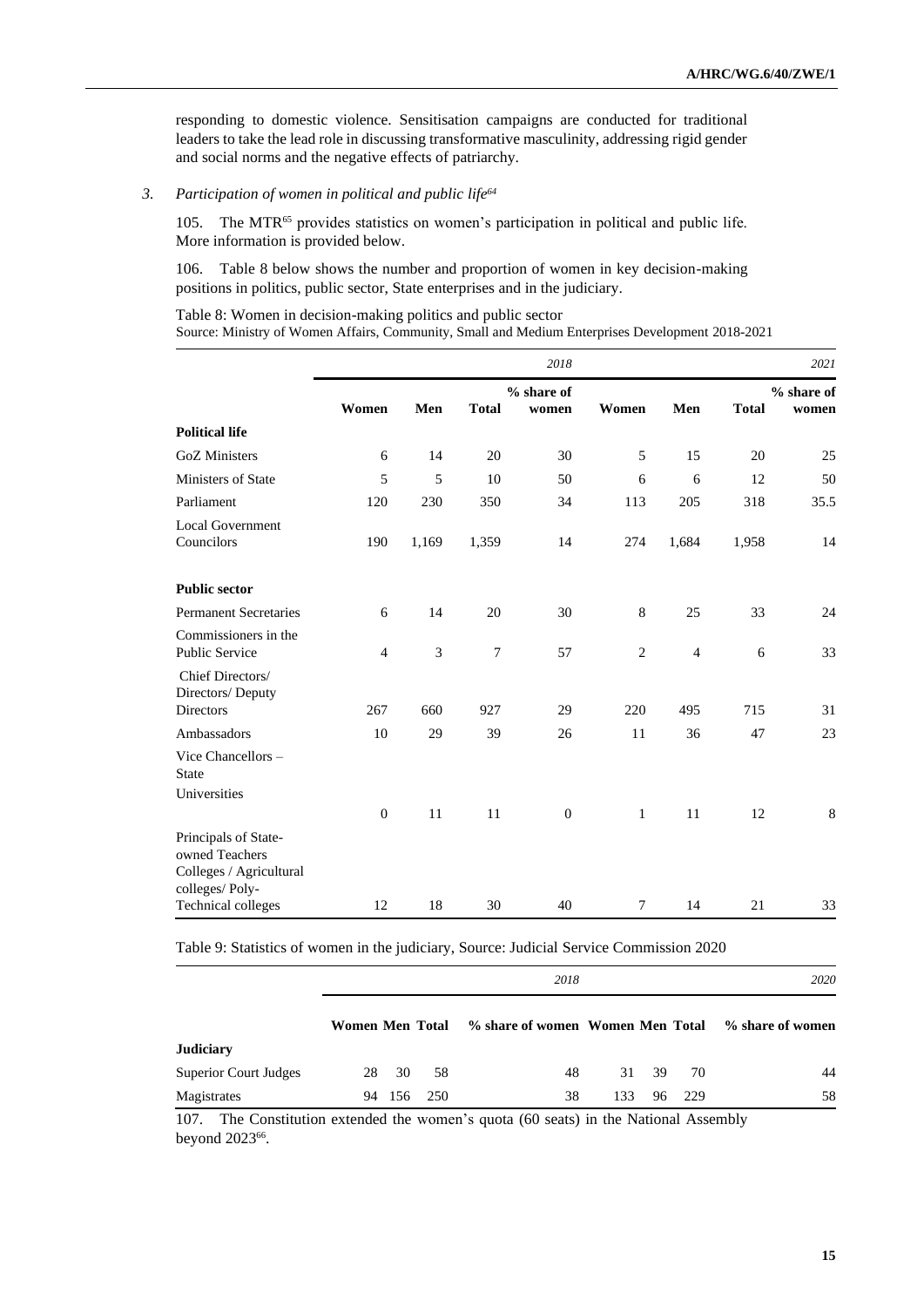### *4. Employment*

108. When looking at the participation of women in the labour force, the 2019 Labour Force and Child Labour Survey estimated that there were overall employment and unemployment rates of 84% and 16% respectively. Amongst those who were employed, 57% were male and 43% were female. The unemployment rate for females was slightly higher than for males, with females at 17.2% and males at 15.7%. There was also a wide disparity on the Employment to Population Ratio (EPR). The EPR among the male population was 44.4% whilst for females it was 28.5%. Among people who were employed at management level in the country, the proportion of women was 33.7%. This is a notable increase when compared to the 27.9% which was found by a similar survey in 2014. More information on the occupations held by women in Zimbabwe is shown in the table below.

Table 10: % distribution of currently employed persons 15 years and above by occupation and sex, 2019 Labour Force and Child Labour Survey (2014 and 2019)

|                                                       | 2014 |        |               |                        | 2019 |        |               |                        |
|-------------------------------------------------------|------|--------|---------------|------------------------|------|--------|---------------|------------------------|
| Occupation                                            | Male | Female | $\frac{0}{0}$ | <b>Total</b><br>number | Male | Female | $\frac{0}{0}$ | <b>Total</b><br>number |
| Armed forces occupations                              | 95.4 | 4.6    | 100           | 8,658                  | 92.6 | 7.4    | 100           | 6,075                  |
| <b>Managers</b>                                       | 72.4 | 27.6   | 100           | 65,974                 | 66.3 | 33.7   | 100           | 54,839                 |
| Professionals                                         | 49.3 | 50.7   | 100           | 218,156                | 41.6 | 58.4   | 100           | 236,811                |
| Technicians and associate<br>professionals            | 66.0 | 34.0   | 100           | 100,146                | 65.3 | 34.7   | 100           | 77,209                 |
| Clerical support workers                              | 45.0 | 55.0   | 100           | 59,073                 | 42.7 | 57.3   | 100           | 46,615                 |
| Service and sales workers                             | 44.3 | 55.7   | 100           | 683,821                | 41.0 | 59.0   | 100           | 512,736                |
| Skilled agricultural, forestry and<br>fishery workers | 44.0 | 56.0   | 100           | 3,847,543              | 50.7 | 49.3   | 100           | 575,312                |
| Craft and related trades workers                      | 81.1 | 18.9   | 100           | 360,453                | 77.0 | 23.0   | 100           | 274,885                |
| Plant and machine operators,<br>and assemblers        | 93.8 | 6.2    | 100           | 178,610                | 88.1 | 11.9   | 100           | 262,286                |
| Elementary occupations                                | 51.1 | 48.9   | 100           | 742,436                | 57.1 | 42.9   | 100           | 850,294                |
| Total                                                 | 49.3 | 50.7   | 100           | 6,265,869              | 56.6 | 43.4   | 100           | 2,897,064              |

# **M. Children's rights<sup>67</sup>**

#### *1. Education*

109. Information on the right of children to education is provided in paragraph 51–66 above.

#### *2. Child marriages*

110. In addition to information provided above on children's rights, more information is provided below and in the Matrix.

111. The Marriages Bill which harmonises all marriage laws, bans child marriages, sets the minimum age of all marriages at 18 and protects children from sexual exploitation is before Parliament.

112. Despite the best efforts of Government to end child marriages, there are a number of factors that tend to militate against progress. These include lack of cooperation by family members of the victim, especially where the perpetrator has promised to pay compensation or bride price, ignorance of the law due to the fact that community awareness campaigns have not yet reached all parts of the country, and belief systems including religion.

113. Government is making efforts to address these challenges by ensuring that all children remain in school by providing compulsory and State funded basic education, broadening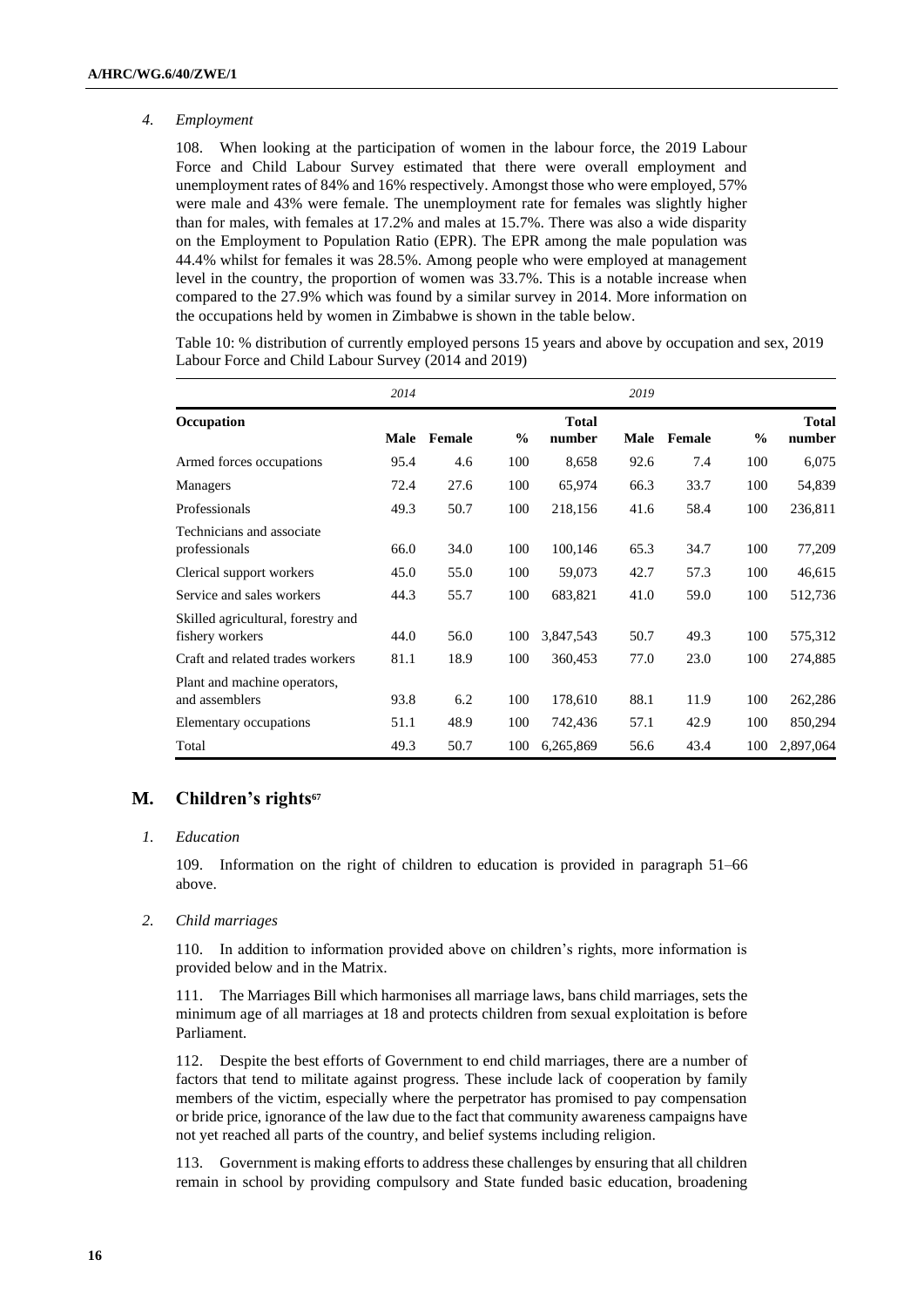awareness raising campaigns, and expediting the processing of court cases, among other measures.

*3. Child online safety*

114. During the COVID-19 pandemic, the internet became a critical tool for children's access to learning, play, entertainment and social interaction. Consequently, they become exposed to cyber-bullying, grooming, online child sexual abuse, pornography, child trafficking and other forms of exploitation. Government has taken significant steps to ensuring that children are protected online through establishment of the Zimbabwe Child Online Protection Committee (ZICOP), the drafting of the first ever child online protection policy and the incorporation of child online protection provisions in the Cyber and Data Protection Act.<sup>68</sup>

# **N. Rights of persons with disabilities<sup>69</sup>**

115. The GoZ is striving towards the full domestication of the CRPD through various laws, policies and programmes. For example, the National Disability Policy was launched in 2021 whilst the Persons with Disabilities Bill is undergoing internal law-making processes.

116. Entrepreneurs with disabilities are provided with Loans to start businesses or other income-generating projects.

117. PWDs benefit from the Harmonised Cash Transfer Programme that assists vulnerable households.

# **O. Media<sup>70</sup>**

118. As indicated in the MTR<sup>71</sup>, the GoZ is undertaking media reforms.

119. The Access to Information and Protection of Privacy Act<sup>72</sup> was repealed by the Freedom of Information Act<sup>73</sup> with the view to *inter alia* allow more space for free expression and freedom of the media.

120. The Zimbabwe Media Commission Act<sup>74</sup> was promulgated in 2020 as part of Government's measures to address reforms in the media and alignment of laws.

121. Regulations to govern the issuance of licences to community radio and private television stations were published in 2020.

# **P. Financial, technical and other cooperation assistance<sup>75</sup>**

122. The GoZ continues to make efforts to mobilise resources and technical support to enhance its capacity to fulfil its human rights obligations and for social and economic development.

123. Support was also received in the same period from other multilateral and bilateral development partners. Areas of support include food and nutrition security, rule of law and access to justice for all, health, women and youth empowerment, water and sanitation and support for livelihoods of vulnerable communities.

124. For information on support for human rights refer to the Matrix<sup>76</sup>.

# **Q. Cooperation with civil society organisations and other stakeholders<sup>77</sup>**

125. Government remains committed to cooperating with CSOs. This cooperation extends to consultations when preparing national reports to the human rights treaty bodies and under the UPR process. CSOs also remain an integral part of the National UPR Steering Committee and were consulted during the drafting of this report.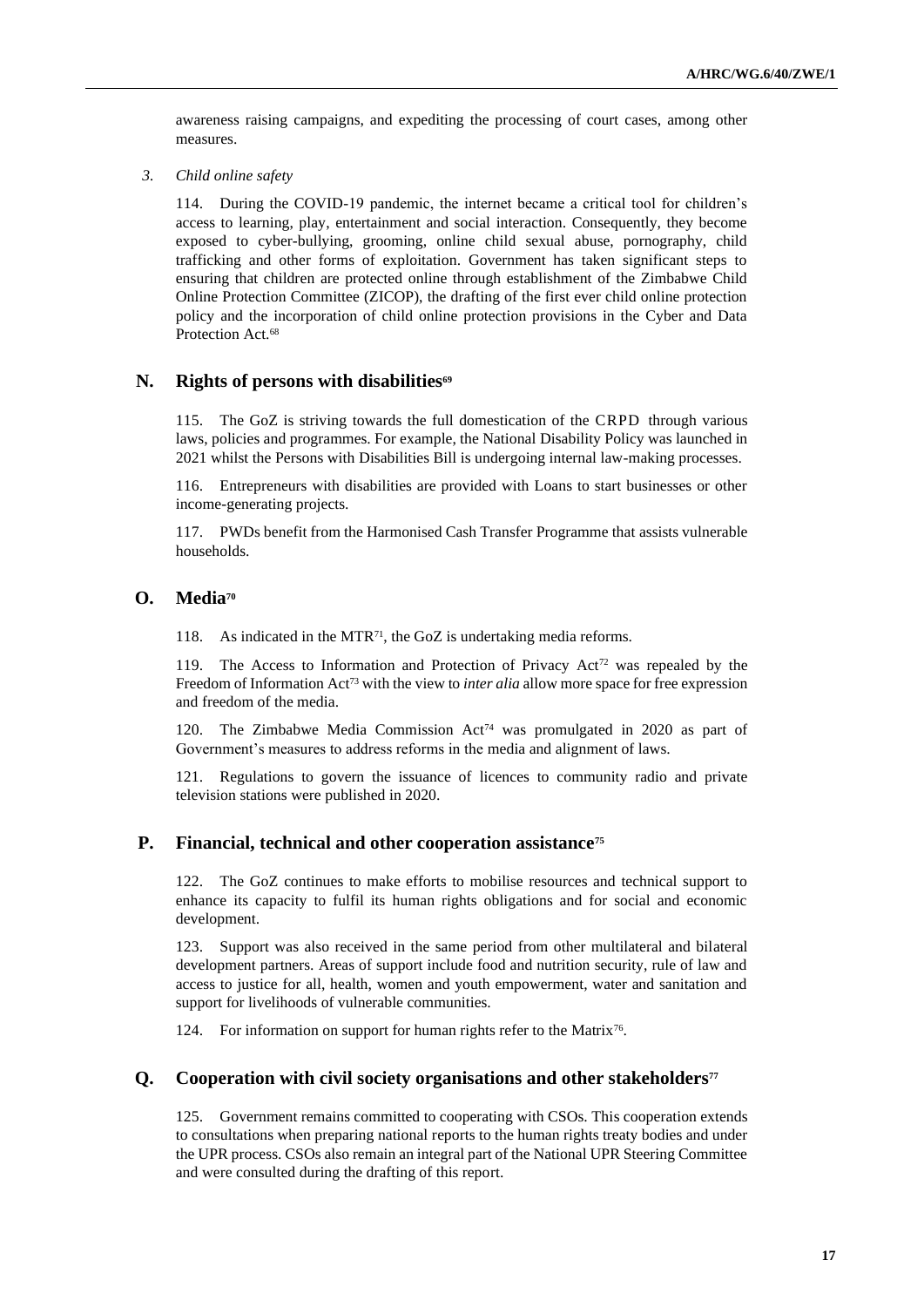# **R. Cooperation with human rights mechanisms<sup>78</sup>**

126. Zimbabwe will continue to cooperate with the human rights mechanisms, in particular the treaty bodies, the UN Human Rights Council and UN special procedures mandate holders.

### **Cooperation with human rights treaty bodies**

127. Zimbabwe is up to date in relation to reports under the African Charter on Human and People's Rights, Convention on the Rights of the Child, Convention on the Elimination of Discrimination against Women and the African Charter on the Rights and Welfare of the Child, Convention on the Elimination of All Forms of Racial Discrimination. The first periodic report on the African Charter on the Rights and Welfare of the Child is ready for consideration by Cabinet.

128. Zimbabwe will submit an updated Common Core Document in 2021 and is working on a number of outstanding reports as indicated in the Matrix.

### **Cooperation with the special procedures**

129. The Special Rapporteur on the rights to freedoms of peaceful assembly and of association visited Zimbabwe from 17–27 September 2019 while the Special Rapporteur on the right to food visited from 18–28 November 2019. The GoZ has put in place effective and efficient mechanisms to comply with accepted recommendations by the Special Rapporteur on the right to food.

# **III. New and emerging issues**

# **Covid-19**

130. As reported above in Chapter II, G, Covid-19 presented Zimbabwe with a health crisis as well as socio-economic challenges.

131. Government put in place a number of mitigatory measures, including prevention and support for the productive sector. While the productive sector, retailers and public offices were virtually closed, Government allowed those classified as essential services to operate to enable the people to access basic goods and services and to limit damage to the economy.

132. Government prioritised resource mobilisation and redirected some capital expenditures towards health-related expenditures, including water supply and sanitation programmes.

#### **1. Social protection**

133. Vulnerable people were the most exposed by the pandemic. More so, restrictions on the operation of industry and commerce and the informal sector meant that employees were also rendered vulnerable. Government set aside resources under a Cash Transfer Programme, with the Department of Social Welfare using its systems to identify beneficiaries. There was also support in cash and kind from development partners and local companies and other wellwishers.

### **2. Access to water**

134. Government put in place measures to ensure the continuous availability of water in response to the pandemic. Some of these measures are reflected in the table below.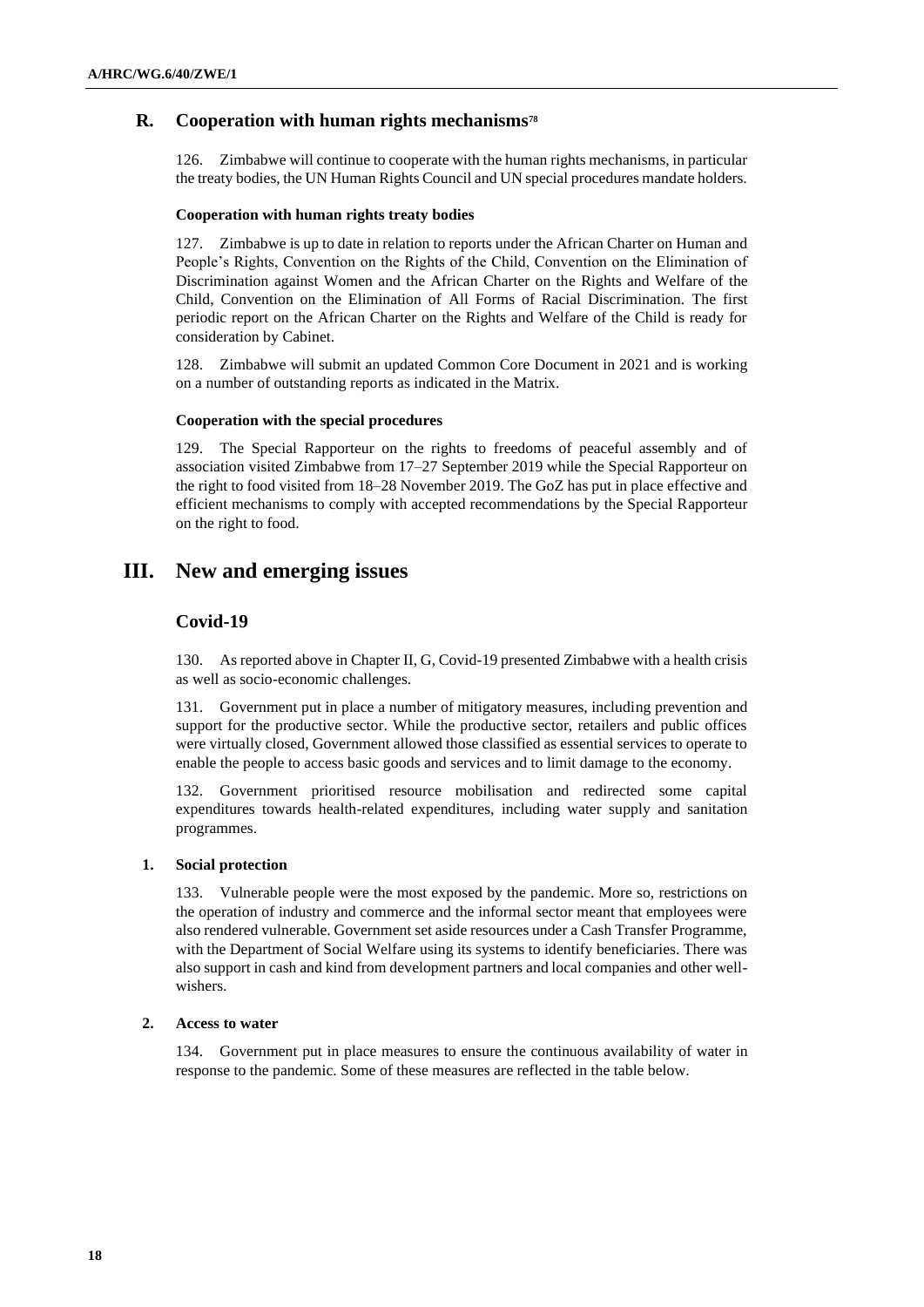Table 11: Covid-19 interventions, water supply, 2020

| <i>Intervention</i>                                                                            | Number                                           |
|------------------------------------------------------------------------------------------------|--------------------------------------------------|
| Drilling boreholes at Covid-19 isolation centres                                               | 62                                               |
| Rehabilitation of boreholes across the country's 10 provinces                                  | 2.848                                            |
| Rehabilitation of piped water schemes in 7 provinces                                           | 38                                               |
| Trucking water to major cities during the course of the pandemic                               | $2,515,0001 - Bulawavo$<br>$55,120,001 - Harare$ |
| Supplying hygiene kits (aquatabs, soap, water container, hand<br>washing bucket, IEC material) | 31.540                                           |
| Constructing and/or installing hand washing facilities at public<br>places                     | 17.888                                           |

### **3. Right to access to national registration documentation**

135. The lockdown measures curtailed the issuance of registration and national identity documents as well as passports. Only critical applications were considered during upgraded lockdown periods.

### **4. Access to justice**

136. The Pre-Trial Diversion activities were impeded as the officers concerned were not able to report for duty due to the restrictions on movement especially during the upgraded lockdown periods. Community Service Officers were also affected, thus making it difficult to monitor offenders who were on community service. The Chief Justice issued several Practice Directives for Courts which were aimed at mitigating the effects of the upgraded lockdown on access to justice, wherein the courts and related services were required to operate, albeit below capacity and with strict adherence to WHO and Government protocols on COVID-19.<sup>79</sup>

### **5. Rights of prison inmates**

137. The ZPCS developed guidelines meant to contain the spread of Covid-19 in the prisons, such as limiting the number of visits from friends and relatives, testing every person for symptoms of covid-19 infection upon admission to prison, regular temperature checks and issuance of face masks. Inmates who were suspected of infection would be quarantined $80$ Three amnesties were declared in 2020 and 2021 in order to reduce the prison population.

### **6. Right to education**

138. In order to ensure continued teaching and learning the GoZ has, with support from development partners, introduced a range of alternative learning platforms for the benefit of all learners. These include radio lessons, e-learning platforms, supply of printed study materials for learners in disadvantaged communities and facilitated home and community learning activities. Several implementation challenges have been identified and addressed in this ongoing process to achieve equity and inclusion.

### **National and economic development**

139. The Vision 2030 was launched in September 2018 to chart Zimbabwe's new development trajectory to achieve an Upper Middle Income Society by 2030, for an empowered and prosperous Zimbabwe. The Vision reflects the collective aspirations and determination of the people of Zimbabwe to achieve and sustain economic growth, broad based transformation, while conferring equal opportunities for all.

### **1. National Development Strategy 1**

140. As mentioned above (para 26–28), the GoZ is implementing the NDS1 to promote accelerated, high, inclusive, broad based and sustainable economic growth as well as socio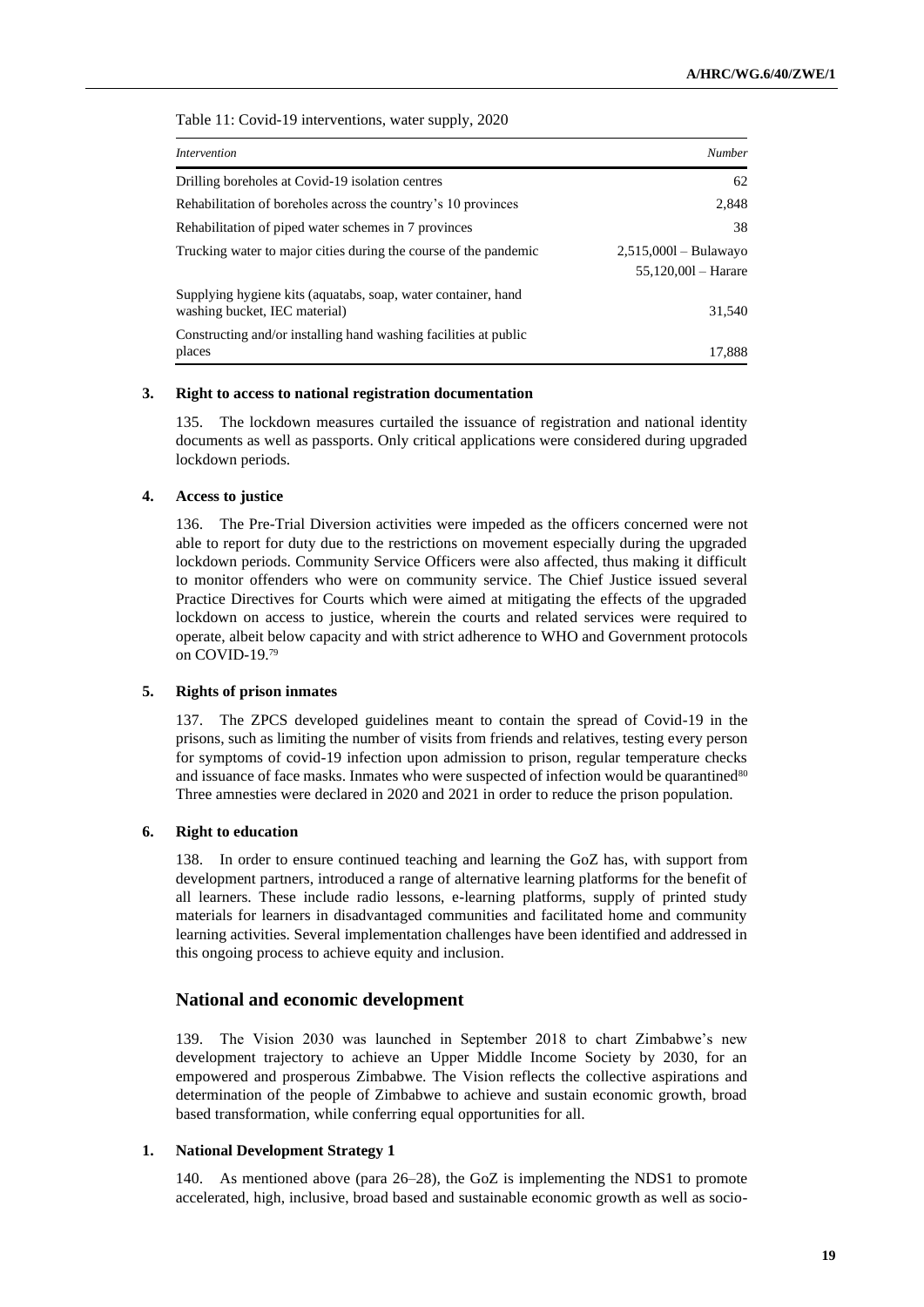economic transformation and development as the country moves towards an upper middleincome status by 2030.

#### **2. Devolution**

141. Devolution is one of the values espoused in Vision 2030, thereby upholding the tenets enshrined in the Constitution of providing for the devolution of powers and responsibilities to competent provincial and metropolitan councils and local authorities. It seeks to make the system of governance community based and people centred by enhancing community participation in making decisions on local development issues that affect them and in the exercise of governmental powers, whilst upholding the preservation of national unity. Devolution is key in ensuring non-discriminatory and just governance as well as inclusive and transformative socio-economic development. It seeks to ensure the recognition of the right of communities to manage their own affairs and to further their own development and the equitable sharing of local and national resources. Devolution is also intended to enable a faster efficient and effective response to challenges of the delivery of public services, development and democracy while fostering national unity and peace.

142. Government has already commenced the mandatory transfers of not less than 5% of collected revenues to eligible sub-national tiers of Government in line with provisions of the Constitution. These disbursements have resulted in the implementation of projects with high social and economic impact and cover sectors such as water, sanitation and health (WASH), infrastructure, education services as well as roads rehabilitation.

#### **3. Foreign exchange auction system**

143. The Reserve Bank of Zimbabwe (RBZ), introduced the foreign exchange Dutch Auction System in June 2020, in order to stabilise the exchange rate, deal with the volatility in the prices of goods and services, which were rising in tandem with rising parallel exchange rate premium, discourage speculative hoarding of foreign currency and enhance transparency in exchange rate management. The auction system replaced the fixed exchange rate system.

144. In line with its objectives, the foreign exchange auction system has greatly improved transparency in the foreign currency market and has facilitated the discovery of a marketbased exchange rate. Consequently, prices of goods and services have been gradually going down. The re-direction of the foreign currency demand pressure from the parallel market to the auction, coupled with improved foreign currency supply and the Bank's contractionary monetary growth stance, will assist in fostering price stability.

#### **4. Re-engagement thrust**

145. As a sign of Zimbabwe's commitment to its international obligations and to demonstrate respect for property rights, Government is ratifying all 18 outstanding Bilateral Investment Protection and Promotion Agreements (BIPPAs). Six have already been ratified and another batch of six already going through the internal legal processes.

146. A law was gazetted to provide for disposal of land in lieu of compensation to persons who are in terms of the Constitution entitled to compensation for acquisition of previously compulsorily acquired agricultural land. These persons include indigenous individual persons, citizens of a BIPPA or Bilateral Investment Treaty (BIT) country at the time their investment in agricultural land, and private companies whose shareholding is wholly or predominantly owned by the first two categories of persons.

#### **5. Global compensation agreement**

147. Government and the former farmers' representatives engaged in extensive negotiations over the global compensation figure for improvements, including assets and land clearing costs, on the land compulsorily acquired from the former farm owners. The conclusion of the Agreement is in compliance with the Constitution and Government's respect for the rule of law. It is also a reflection of Government commitment to the successful conclusion of the land redistribution process in a dignified manner that restores the integrity and dignity of all the people of Zimbabwe who were affected by the necessary land reforms.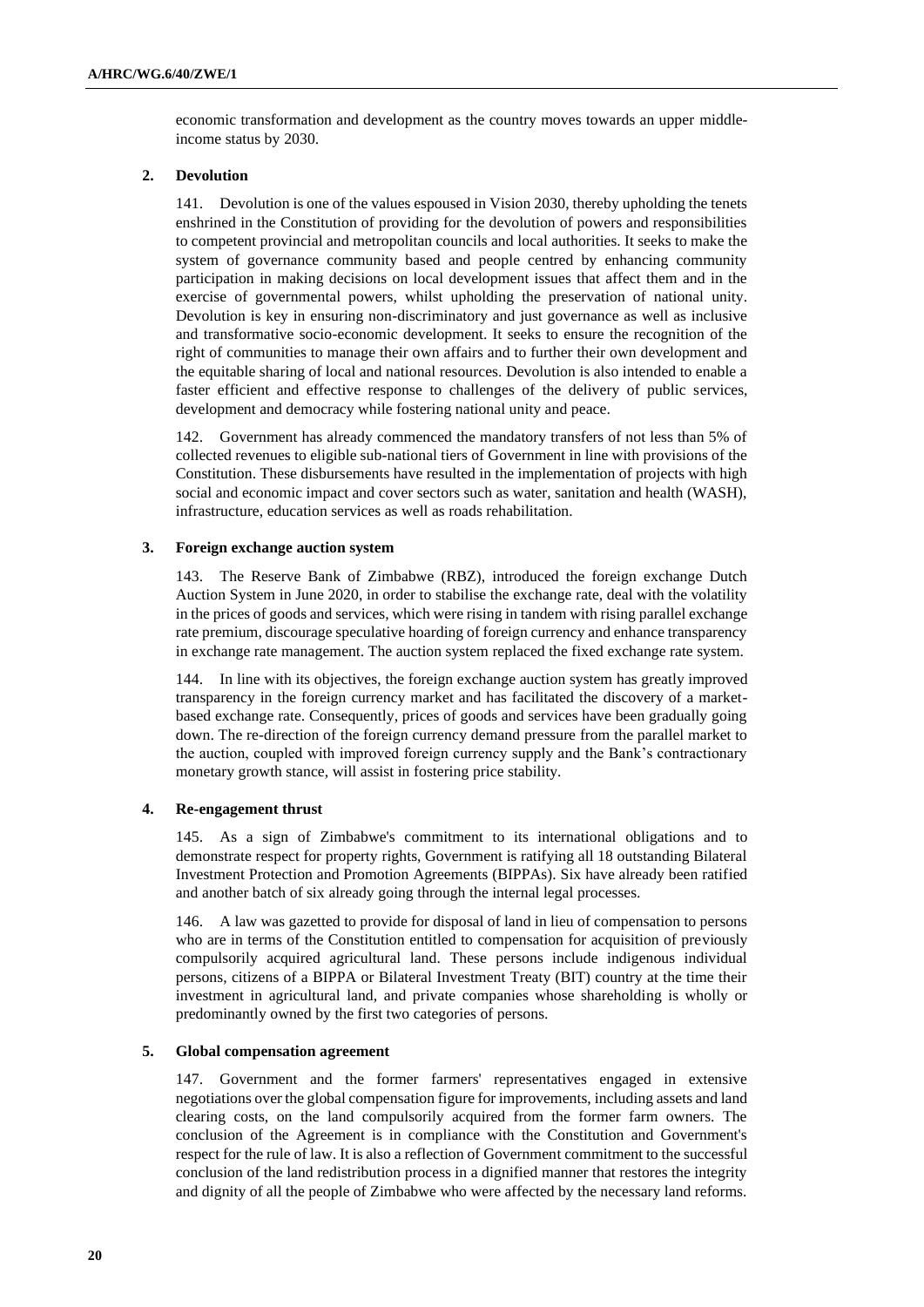## **6. Land security of tenure**

148. Government is now strictly enforcing the law against illegal occupation of land. Small scale farmers, including former farm owners who were allowed to remain on their farms or parts thereof, will be granted bankable 99-year leases as tenure security. This is in line the Constitution which provides for security of tenure for occupiers of agricultural land.

# **Sustainable Development Goals (SDGs)**

149. As reported in the MTR81, Zimbabwe is committed to implementing all the SDGs.

### **1. African Regional Forum on Sustainable Development**

150. The GoZ with support from the UN Economic Commission for Africa (UNECA), and in collaboration with the African Union Commission, the African Development Bank and the UN system convened the  $6<sup>th</sup>$  session of the Africa Regional Forum on Sustainable Development in Victoria Falls, Zimbabwe, from 24 to 27 February 2020. The Forum was attended by more than 2,000 participants, comprising ministers and high-level representatives of the Governments of UNECA member States, intergovernmental bodies, major groups and other stakeholders, UN bodies and specialised agencies, and other international organisations.

151. The Forum was an experience sharing event particularly on a selection of the voluntary national reviews (VNRs) of the SDGs that were being conducted by 17 African countries for presentation at the High-level Political Forum (HLPF), as well as emerging lessons from voluntary local reviews (VLRs).

## **2. Progress review of SDGs**

152. In execution of the commitment of SDGs, GoZ has set the implementation monitoring and reporting structures which include parliamentary oversight of performance indicators. The progress review appraised the progress made by Zimbabwe towards implementation and achievements of the 2030 Agenda. It included highlights of the milestones achieved under the **Zimbabwe** Agenda for Sustainable Socio-Economic Transformation **(**ZIMASSET) and the TSP, the two national strategies under which the SDGs were initially implemented. The review highlighted key achievements recorded through the efforts of the institutional framework put in place by the Government to guide the implementation of the SDGs. The review assessed the means of implementation as well as evaluating policies and strategies of implementation. The progress report highlighted areas that need urgent attention including the gaps and challenges encountered over the first cycle of the implementation of the SDGs.

153. The review drew on a range of contributions from across different sectors in Zimbabwe, demonstrating the role that everyone has to play: government (local, provincial, district and community), civil society, the private sector, academia, communities and citizens.

### **3. VNR process**

154. Zimbabwe participated in the 2021 VNR of the High-Level Political Forum on Sustainable Development. Its report tracked progress in implementing the 2030 Agenda, including the SDGs and targets in a manner that respects their universal and interconnectedness and all dimensions of sustainable development taking into account national priorities. The report:

- Highlights the effects of COVID-19 on progress made in SDG implementation.
- Identifies opportunities for acceleration of the implementation of the SDGs.
- Facilitates learning from national experiences and promotes accountability to citizens.
- Provides an opportunity for Zimbabwe to share its experiences in the implementation of the 2030 Agenda with other countries.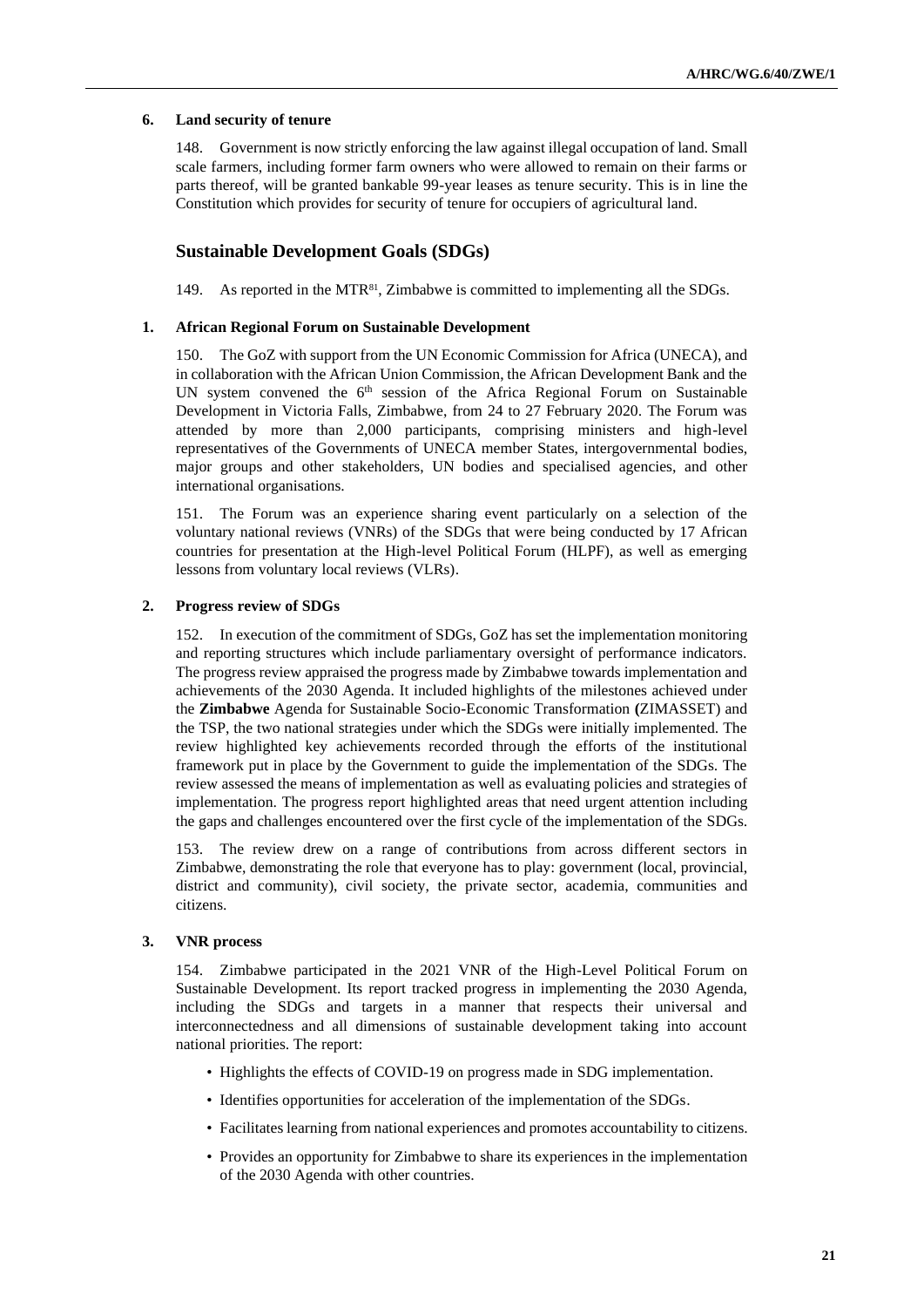• Identifies groups at risk on being left behind in Zimbabwe, analyses why this is so, and reports on what their situation is and how it is being addressed.

### **4. Infrastructure**

155. Realising that modern road infrastructure is an enabler of economic growth as it facilitates the movement of agricultural, industrial and mining raw materials and products, thereby improving citizens' access to economic rights, GoZ launched an ambitious Emergency Road Rehabilitation Programme (ERRP 2) [2021-2023]. By 30 September 2021, GoZ had spent over ZWL 5 billion on road rehabilitation, gravelling and drainage structuring. Over 2,000 km of roads have been re-graveled while 6,628 km have been graded with 701 drainage structures constructed and repaired and 184 wash–aways reclaimed. Further, 4,795 km of road has been pothole patched. GoZ has also rehabilitated and widened 220 km of the Beitbridge to Harare Road which runs along the southern component of the North-South corridor of the SADC region.

# **IV. Challenges**

# **Climate change, disaster relief and mitigation**

156. The impacts of climate change and variability are becoming more evident with increased incidences of droughts, cyclones, floods, hail-storms and heat waves. Thus, Government considers improving on adaptive capacity, increasing climate knowledge and reducing over-relying on climate sensitive sectors as key to reducing the country's vulnerability to climate change. The impacts of climate change pose serious risks to the main economic sectors such as agriculture, forestry and water resources. Thus, Zimbabwe, set itself an ambitious target to green the economy by 2030 and mainstream climate change adaptation and resilience into its policy frameworks. The country has also developed a Long-Term Low Emission Development Strategy (LEDS) which provides a range of options to contribute in the climate change goal of limiting the global temperature increase.

### **Cyclone Idai**

157. Pursuant to efforts to mitigate the effect of Cyclone Idai<sup>82</sup>, the World Bank through the Zimbabwe Idai Recovery Programme (ZIRP) and the Zimbabwe Recovery and Resilience Project (ZRRP) together with the African Development Bank (AFDB) through the Post Cyclone Idai Recovery Project (PCIRP) have committed to disburse US\$28 million during 2021 towards rehabilitation of damaged infrastructure and rebuilding of lost livelihoods for the areas most affected.

158. During the period under review, resources amounting to US\$6.9 million have since been disbursed under the ZIRP project towards restoration of communal irrigation schemes, livelihood projects, rehabilitation of damaged schools, community infrastructure (access roads, bridges and erosion control measures), and provision of community risk mitigation solutions. Furthermore, resources amounting to US\$0.35 million went towards procurement of information communication technology hardware for the Department of Civil Protection under the ZRRP project during the period under review.

159. Interventions by the GoZ are summarised in the table below.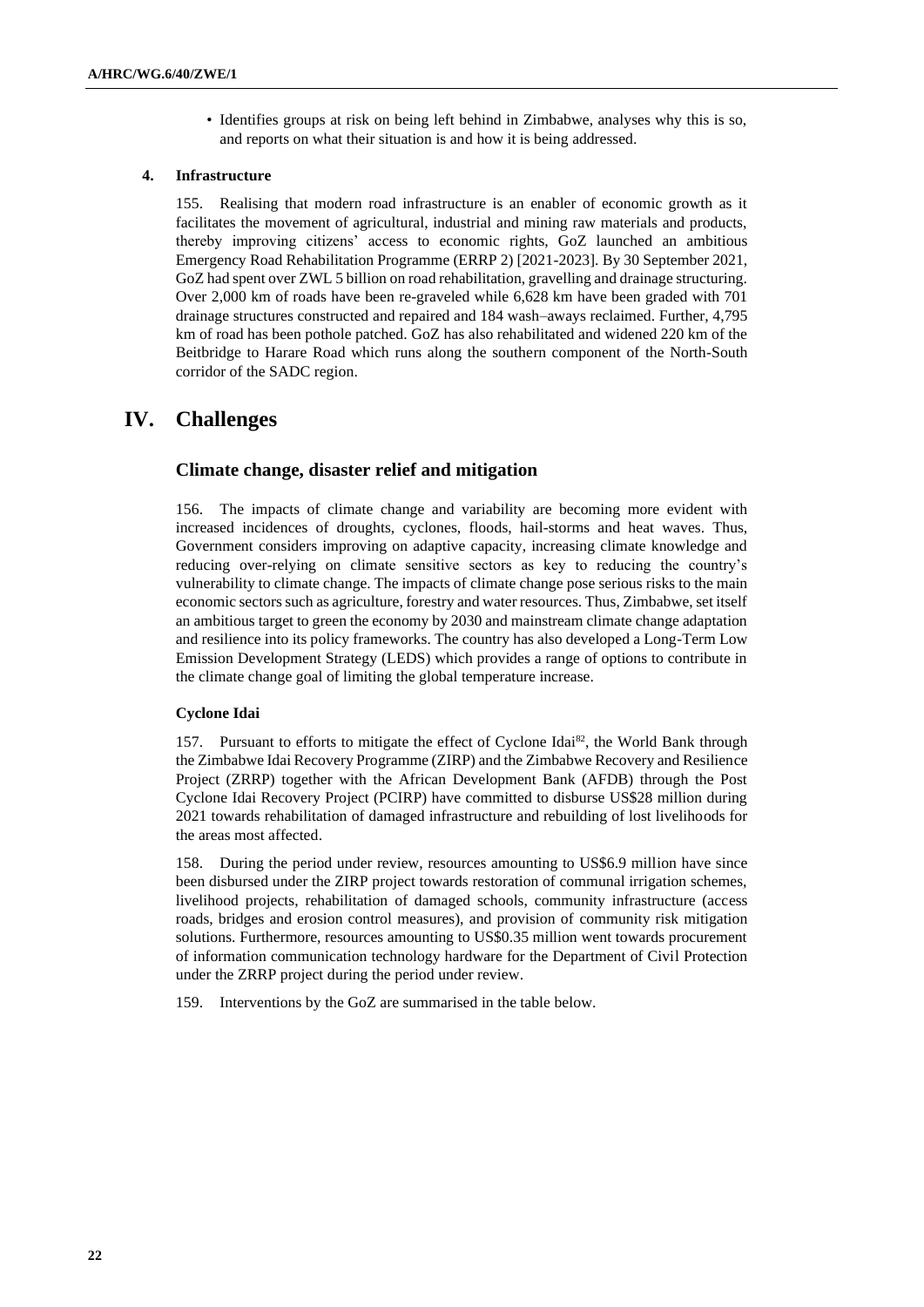Table 12: Cyclone Idai Interventions

| Intervention                                           | <b>Number</b> |
|--------------------------------------------------------|---------------|
| Drilling boreholes in affected areas                   | 20            |
| Restoration of water supplies of affected areas        | 18            |
| Rehabilitation of dams and conveyance systems affected |               |

160. Affected people were provided with inputs whilst a programme is underway to restore livestock that was lost during cyclone. Government is working with development partners in two affected districts on the livestock schemes and on a programme for restoration of traditional seed through the Gene Bank of Zimbabwe in order to restore to the affected communities the traditional seed that was lost during cyclone.

#### **Drought**

161. Zimbabwe has been affected by droughts for much of the period under review. In mitigation, each year Government carries out a national crop and livestock assessment to ascertain the food situation in the country. When deficits are experienced, it activates the Grain Mobilisation Programme (GMP) to close the deficit gap through imports and movement of grain from surplus regions to those in deficit. A deliberate and well-coordinated effort to ensure that the vulnerable access subsidised grain is done through local leadership. Government's policy is that no one should starve during droughts.<sup>83</sup>

#### **Sanctions**

162. Despite the robust engagement and re-engagement efforts of Government, the unilateral illegal economic sanctions which were imposed by some Western countries remain in place. These sanctions have had a negative impact on the enjoyment of socio-economic rights.

# *Notes*

 $1\quad132.33$ , Ratify the core international human rights instruments, including the Convention against Torture, the Convention on the Rights of Persons with Disabilities, all Optional Protocols to the Convention on the Rights of the Child, the Protocol to Prevent, Suppress and Punish Trafficking in Persons, especially Women and Children, supplementing the United Nations Convention against Transnational Organized Crime, and the First Optional Protocol to the International Covenant on Civil and Political Rights, and incorporate them into its national legislation (Slovenia); Source of position: A/HRC/34/8/Add.1 – Para. 13 & 10.

- <sup>4</sup> 131.1 Continue to ensure the implementation of ratified human rights treaties (Pakistan); Source of position**:** A/HRC/34/8 – Para. 131, 131.9 Sustain efforts to align the domestic legal framework with international human rights standards (Philippines); Source of position**:** A/HRC/34/8 – Para. 131.
- $5$  Chapter 25:04 (as amended in 2020).
- <sup>6</sup> Launched on 9 June 2021.
- <sup>7</sup> 132.68 Guarantee the independence of the Human Rights Commission of Zimbabwe as far as the following are concerned: funding, mandate, immunity and appointment of commission members, all this in accordance with the Paris Principles (Guatemala); Source of position**:** A/HRC/34/8/Add.1 - Para. 26, 131.4 Strengthen the institution to enable Zimbabwe to defend its sovereignty and protect the human rights of its people (Syrian Arab Republic); Source of position**:** A/HRC/34/8 - Para. 131, 131.32 Further enhance the role of the National Peace and Reconciliation Commission (Tunisia); Source of position**:** A/HRC/34/8 - Para. 131, 131.33 Enhance the role of a national authority working on the promotion and respect of human rights (Egypt); Source of position**:** A/HRC/34/8 - Para. 131, 131.31 Take legislative measures to guarantee the independence of the National Peace and Reconciliation Commission and to ensure it is provided with the necessary powers and resources to effectively fulfil its constitutional mandate (Switzerland); Source of position**:** A/HRC/34/8 - Para. 131, 131.26 Take proper measures to ensure that the National Human Rights Commission is fully compliant with the Paris Principles (France); Source of position**:** A/HRC/34/8 - Para. 131, 131.27

<sup>2</sup> p.11, para 19.

<sup>&</sup>lt;sup>3</sup> A12, 132.33.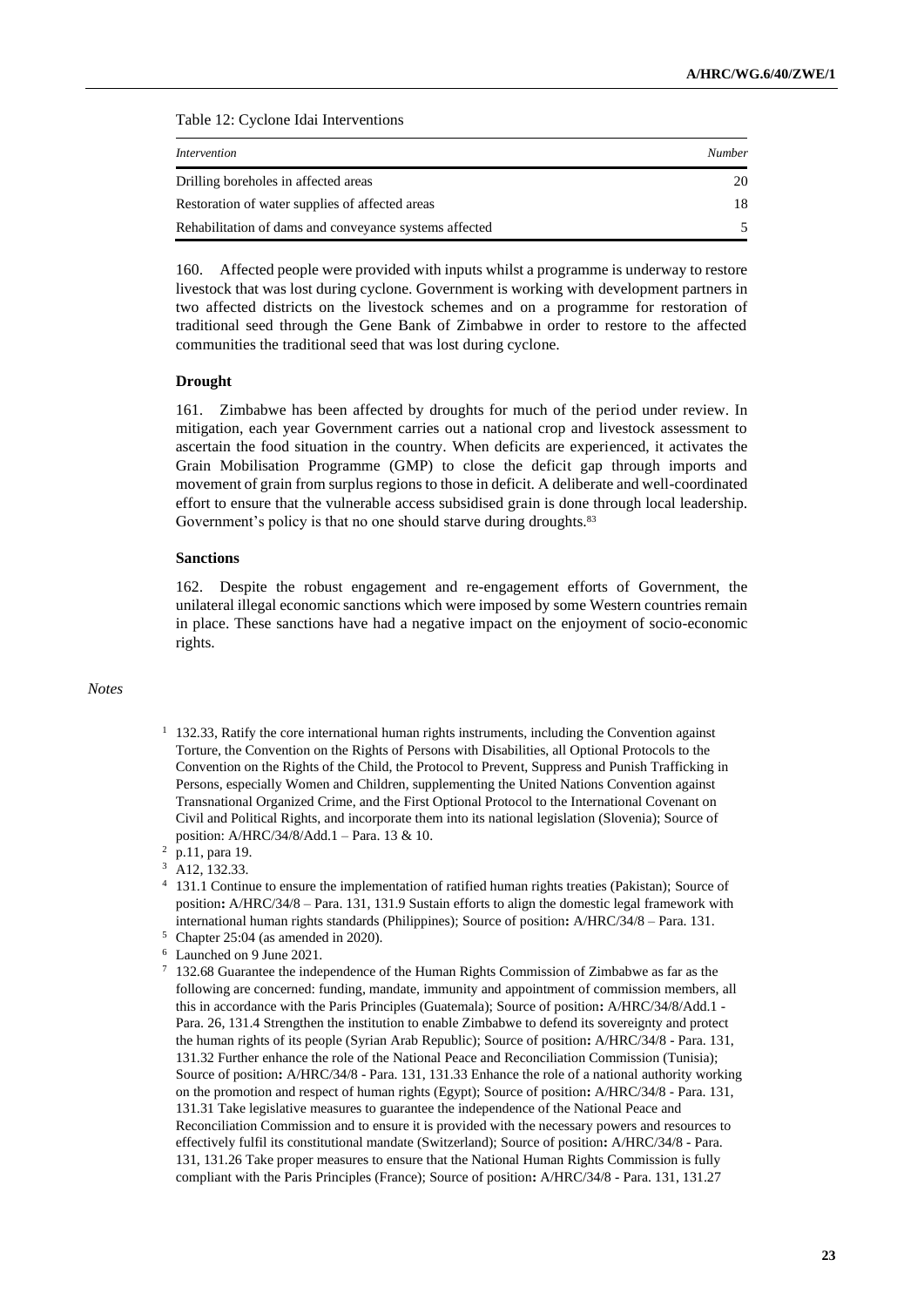Continue efforts to ensure the effective operation and full independence of the Human Rights Commission, in keeping with the Paris Principles (Djibouti); Source of position**:** A/HRC/34/8 - Para. 131, 131.28 Continue efforts towards the capacity-building of the national human rights institution (Ethiopia); Source of position**:** A/HRC/34/8 - Para. 131, 131.23 Step up efforts towards the expansion of the mandate of and the provision of adequate resource to the national human rights institution (Philippines); Source of position**:** A/HRC/34/8 - Para. 131, 131.24 As previously recommended, provide the necessary resources and technical capacity for Zimbabwe's Human Rights Commission to function as provided for in the Constitution (Australia); Source of position**:** A/HRC/34/8 - Para. 131, 131.25 Ensure adequate means, both financial and material, for the Human Rights Commission and the National Peace and Reconciliation Commission to enable them to fully and effectively fulfil their mandates (Germany); Source of position**:** A/HRC/34/8 - Para. 131, 131.29 Accelerate efforts to ensure the full operationalization of the Zimbabwe Gender Commission (South Africa); Source of position**:** A/HRC/34/8 - Para. 131, 131.30 Take all necessary measures, including to ensure the full operationalization of the Zimbabwe Gender Commission, without delay, to ensure that women are not subjected to violence, including sexual violence (Sweden); Source of position**:** A/HRC/34/8 - Para. 131.

<sup>8</sup> A45/131.23-30 & 132.68-67 and A44/131.4 & 131.31-33.

131.6 Speed up the process of reviewing and aligning the laws with the Constitution (Islamic Republic of Iran); Source of position**:** A/HRC/34/8 - Para. 131, 131.7 Harmonize all laws with the Constitution of 2013 and ensure they are implemented in full accordance with human rights (Germany); Source of position**:** A/HRC/34/8 - Para. 131, 131.8 Accelerate the process of alignment of its national legislation with the new Constitution and incorporate its international commitments into domestic law (Congo); Source of position**:** A/HRC/34/8 - Para. 131, 131.9 Sustain efforts to align the domestic legal framework with international human rights standards (Philippines); Source of position**:** A/HRC/34/8 - Para. 131, 131.10 Expedite the review and alignment of national laws with the new Constitution (Uganda); Source of position**:** A/HRC/34/8 - Para. 131, 131.11 Pursue national efforts to align the national legislation with the new Constitution (Egypt); Source of position**:** A/HRC/34/8 - Para. 131, 131.13 Accelerate the process undertaken to align its legislation with the new Constitution (Togo); Source of position**:** A/HRC/34/8 - Para. 131, 131.16 Continue the positive work on the domestication of human rights treaties as indicated in the midterm report (Mauritius); Source of position**:** A/HRC/34/8 - Para. 131, 131.17 Continue taking measures to integrate international human rights laws and standards (for treaties it is a party to) into the framework of its domestic law (Maldives); Source of position**:** A/HRC/34/8 - Para. 131, 131.2 Fully implement the 2013 Constitution and, in particular, ensure operationalization of its key institutions, including the National Peace and Reconciliation Commission (Republic of Korea); Source of position**:** A/HRC/34/8 - Para. 131, 131.3 Endeavour to implement fully the Constitution and operationalize the key human rights promotion institutions that it establishes (Ghana); Source of position**:** A/HRC/34/8 - Para. 131, 131.5 Accelerate implementation of the new Constitution and alignment of relevant legislation, including for the various commissions established under the Constitution (Australia); Source of position**:** A/HRC/34/8 - Para. 131, 131.12 Accelerate the process of reviewing and aligning its domestic laws with the Constitution, particularly those pertaining to the prohibition of torture and the elimination of violence against women (Thailand); Source of position**:** A/HRC/34/8 - Para. 131, 131.19 Review and align the laws of Zimbabwe to the 2013 Constitution, including in relation to section 61 on freedom of expression and freedom of the media, and ensure their implementation (Netherlands); Source of position**:** A/HRC/34/8 - Para. 131, 131.14 Actively pursue the work on compliance of laws and regulations on human rights with constitutional provisions and take necessary measures to fully guarantee the rights to freedom of expression, peaceful demonstration and assembly (France); Source of position**:** A/HRC/34/8 - Para. 131, 131.15 Review the legislation to ensure its full compliance with the international obligations of Zimbabwe and with the country's Constitution with regard to the rights to freedom of expression, association and assembly and the elimination of discrimination against women (Czechia); Source of position**:** A/HRC/34/8 - Para. 131, 131.18 Align domestic legislation with the obligations under the Convention on the Rights of Persons with Disabilities and adopt measures to ensure inclusive education and access to public buildings for people with disabilities (Israel); Source of position**:** A/HRC/34/8 - Para. 131, 131.21 Fully incorporate the Convention on the Elimination of All Forms of Discrimination against Women into its domestic legal system (South Africa); Source of position**:** A/HRC/34/8 - Para. 131, 131.20 Update national legislation in line with its international commitments, especially with regard to gender equality, protection of the rights of the child and combating violence and forced marriage (Tunisia); Source of position**:** A/HRC/34/8 - Para. 131, 131.22, Amend all statutory and customary laws to establish the minimum age of marriage at 18 years and take concrete steps to implement this legislation, in line with the Convention on the Rights of the Child (Belgium); Source of position**:** A/HRC/34/8 - Para. 131, 132.96 That the protections guaranteed by the Constitution be implemented,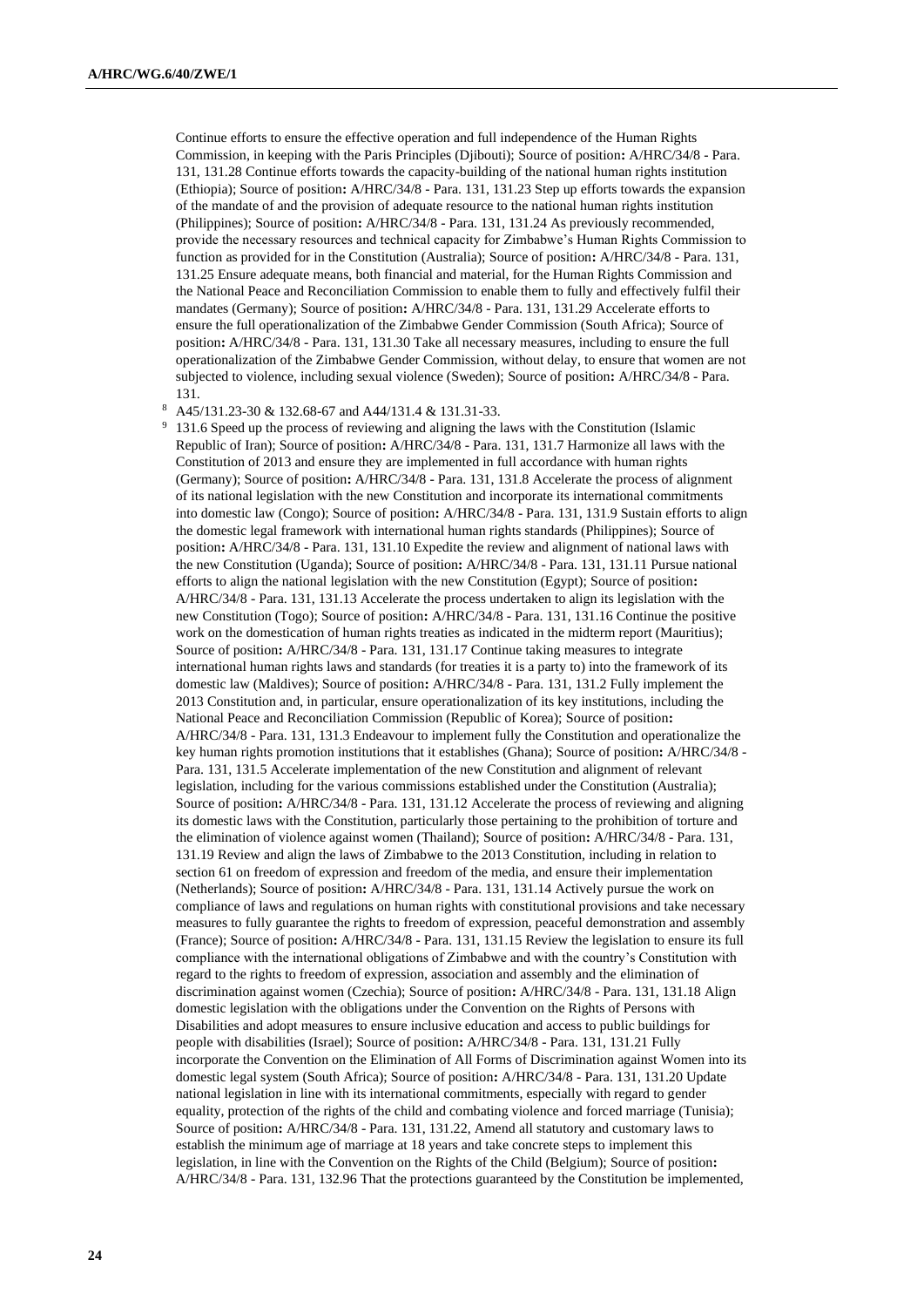that a safe and enabling environment for civil society be created in law and practice and that the Government facilitate a visit by the Special Rapporteur on the situation of human rights defenders (Ireland); Source of position**:** A/HRC/34/8/Add.1 - Para. 34131.90.

- <sup>10</sup> According to the bill tracking mechanism which was established to monitor progress on outstanding bills, of the said 40 bills, 12 are under deliberations in Parliament, 20 are before Cabinet, and 8 are at research stages.
- <sup>11</sup> A41/131.7.
- $12$  131.47 Continue making efforts, with the support of the international community, to ensure that unilateral coercive measures imposed on the country are lifted (Cuba); Source of position**:** A/HRC/34/8 - Para. 131, 131.46 Continue to promote dialogue with all States on the basis of mutual respect, sovereign equality, self-determination and the right of peoples to freely choose their own political, economic and social systems (Syrian Arab Republic); Source of position**:** A/HRC/34/8 - Para. 131.
- <sup>13</sup> P.10, para 47-48.
- <sup>14</sup> B21/131.46.
- <sup>15</sup> 131.91 Comply with its obligations with respect to the right to freedom of expression and information (Uruguay); Source of position**:** A/HRC/34/8 - Para. 131, 131.89 Adopt measures that guarantee the rights of citizens to peaceful demonstration and freedom of expression (Chile); Source of position**:** A/HRC/34/8 - Para. 131, 131.92 Continue to strengthen the implementation of laws and policies on freedom of expression and assembly (Botswana); Source of position**:** A/HRC/34/8 - Para. 131, Guarantee full enjoyment of the right of freedom of expression and association (Ukraine); Source of position**:** A/HRC/34/8 - Para. 131.
- <sup>16</sup> P.14-15, para 76-80.
- <sup>17</sup> D43/132.62.
- <sup>18</sup> Guarantee the free exercise of the right to demonstrate, recognized in section 59 of the 2013 Constitution (Spain); Source of position**:** A/HRC/34/8 - Para. 131, 132.98 As previously recommended, amend existing rules for the security forces, including the Public Order and Security Act, to ensure that the rights to peaceful assembly, freedom of association and freedom of the press can be exercised (Germany); 132.94 Protect civil society actors, including human rights organizations, against any harassment or persecution, including arbitrary arrest or enforced disappearance, and improve the legal framework so that it encourages and facilitates the operation of non-governmental organizations (Czechia); Source of position**:** A/HRC/34/8/Add.1 - Para. 33 Source of position**:** A/HRC/34/8/Add.1 - Para. 36, 132.97 Guarantee freedom of assembly and association, including through immediate alignment of national legislation, in particular the Public Order and Security Act, with international standards (Denmark); Source of position**:** A/HRC/34/8/Add.1 - Para. 36, 131.94 Take concrete steps to create and maintain a safe and enabling environment for human rights defenders (Norway); Source of position**:** A/HRC/34/8 - Para. 131, 132.99 Promote and disseminate the United Nations declaration on human rights defenders and adopt national legislation for its effective implementation; investigate threats, attacks and intimidations against human rights defenders and ensure their protection (Uruguay); Source of position**:** A/HRC/34/8/Add.1 - Para. 37, 132.94 Protect civil society actors, including human rights organizations, against any harassment or persecution, including arbitrary arrest or enforced disappearance, and improve the legal framework so that it encourages and facilitates the operation of non-governmental organizations (Czechia); Source of position**:** A/HRC/34/8/Add.1 - Para. 33.
- <sup>19</sup> D45/132.96.
- <sup>20</sup> Chapter 9:23.
- <sup>21</sup> Chapter 5.06.
- <sup>22</sup> 131.63 Cease ungrounded arrests and detentions, as well as the excessive use of force, torture, intimidation and harassment, interference and anti-protest discrimination (Ukraine); Source of position**:** A/HRC/34/8 - Para. 131.
- <sup>23</sup> D33/161.63.
- <sup>24</sup> 131.97 Ensure that violence directed against political activists, regardless of political affiliation, and human rights defenders will not be tolerated and that perpetrators will be held accountable in accordance with the law (Sweden); Source of position**:** A/HRC/34/8 - Para. 131.

<sup>26</sup> 131.34 Establish a credible, independent electoral commission capable of registering eligible voters on a nationwide basis ahead of the 2018 elections (United States of America); Source of position**:** A/HRC/34/8 - Para. 131, 131.96 Take concrete and immediate legislative measures to ensure the free, informed and safe participation of citizens in the electoral process in keeping with its Constitution and the Principles and Guidelines Governing Democratic Elections of the Southern African Development Community (Switzerland); Source of position**:** A/HRC/34/8 - Para. 131.

<sup>25</sup> D32/161.64.

<sup>27</sup> p10-11, para 48-57.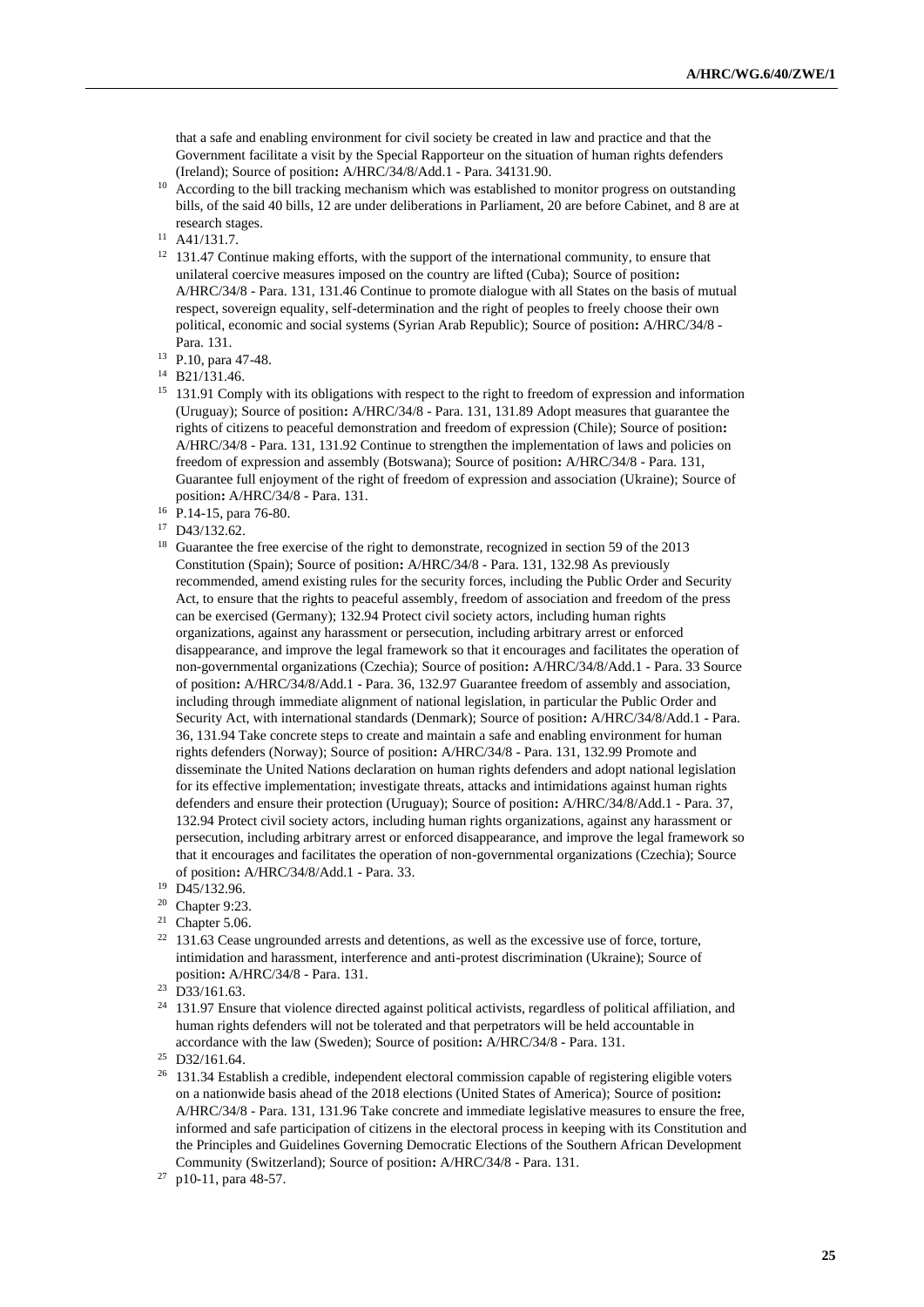<sup>28</sup> 131.136 Support partnerships, particularly with the private sector, for the implementation of the Zimbabwe Agenda for Sustainable Socioeconomic Transformation (Morocco); Source of position**:** A/HRC/34/8 - Para. 131, 131.137 Accelerate activities for implementation of the Agenda for Sustainable Socioeconomic Transformation (Islamic Republic of Iran); Source of position**:** A/HRC/34/8 - Para. 131, 131.139 Continue efforts to implement the Zimbabwe Agenda for Sustainable Socioeconomic Transformation, in order to improve economic development and to enhance peace and security (Holy See); Source of position**:** A/HRC/34/8 - Para. 131, 131.98 Continue its efforts to promote sustainable economic and social development and to improve the living standards in the country (China); Source of position**:** A/HRC/34/8 - Para. 131, 131.99 Strengthen the implementation of the Zimbabwe Agenda for Sustainable Socioeconomic Transformation (Angola); Source of position**:** A/HRC/34/8 - Para. 131, 131.135 Continue efforts in accordance with the Zimbabwe Agenda for Sustainable Socioeconomic Transformation for the period October 2013- December 2018, which provides for a harnessing of the maximum benefit from the national natural resources in order to strengthen food security, eliminate poverty, extend social coverage and restore the infrastructure (Russian Federation); Source of position**:** A/HRC/34/8 - Para. 131, 131.101 Undertake efforts as set out in the Sustainable Development Goals, especially those related to poverty, education, health, housing and water and sanitation (Bangladesh); Source of position**:** A/HRC/34/8 - Para. 131, 131.39 Guarantee continuing awareness-raising on the Sustainable Development Goals, to make them part of the general culture (Syrian Arab Republic); Source of position**:** A/HRC/34/8 - Para. 131, 131.38 Continue to implement policies for the development of its people under the Sustainable Development Goals, including measures taken for equal opportunities for women's participation in the economic development of the country (Pakistan); Source of position**:** A/HRC/34/8 - Para. 131, 131.102 Develop an effective national strategy to address poverty, social security and health (Uganda); Source of position**:** A/HRC/34/8 - Para. 131, 131.103 Continue its endeavours for development and poverty alleviation throughout the country (Islamic Republic of Iran);

Source of position**:** A/HRC/34/8 - Para. 131.

- <sup>29</sup> 132.81 Provide access to free, quality health-care services for all children; abolish corporal punishment in all settings; and strengthen child protection systems in full compliance with international human rights obligations, including through the implementation of national child protection programmes by December 2018 (Slovenia); Source of position**:** A/HRC/34/8/Add.1 - Para. 31, 131.119 Continue to take further measures to enhance health-care services, especially for women and children (Myanmar); Source of position**:** A/HRC/34/8 - Para. 131, 131.121 Strengthen its efforts for realizing full immunization in cooperation with the relevant United Nations agencies (Democratic People's Republic of Korea); Source of position**:** A/HRC/34/8 - Para. 131, 131.116 Develop a longterm plan to keep health personnel skilled and establish permanent training on this matter (Panama); Source of position**:** A/HRC/34/8 - Para. 131, 131.120 Upgrade primary and secondary health-care infrastructure and increase budgetary allocations to the Ministry of Health and Child Care in line with regional and international obligations (Kenya); Source of position**:** A/HRC/34/8 - Para. 131, 131.117 Develop and operationalize a comprehensive strategy on preventing maternal, neonatal and child mortality (Botswana); Source of position**:** A/HRC/34/8 - Para. 131, 131.118 Strengthen efforts to increase women's access to health-care facilities and medical assistance in order to address the prevailing high maternal mortality rate (Ghana); Source of position**:** A/HRC/34/8 - Para. 131, 131.124 Strengthen national mechanisms to allow children's access to education and health services, specifically in rural areas (Morocco); Source of position**:** A/HRC/34/8 - Para. 131, 131.112 Take effective measures to reduce and combat malaria, HIV/AIDS and tuberculosis (Angola); Source of position**:** A/HRC/34/8 - Para. 131, 131.113 Continue efforts in combating the HIV/AIDS epidemic in the country (United Republic of Tanzania); Source of position**:** A/HRC/34/8 - Para. 131, 131.114 Continue efforts to combat diseases, including malaria and HIV/AIDS, by investing in pharmaceutical research and public access to treatment options (Maldives); Source of position**:** A/HRC/34/8 - Para. 131, 131.115 Strengthen children's access to health services, particularly as regards HIV/AIDS, malaria and tuberculosis (Algeria); Source of position**:** A/HRC/34/8 - Para. 131.
- <sup>30</sup> E41/131.118.

<sup>31</sup> E41/131.113.

 $32$  131.45 Allow the unimpeded ability of humanitarian agencies to deliver humanitarian assistance, including food aid, to all parts of the country (New Zealand); Source of position**:** A/HRC/34/8 - Para. 131, 131.104 Ensure the allocation of sufficient resources for the implementation of the food security policy (Uganda); Source of position**:** A/HRC/34/8 - Para. 131, 131.105 Enhance social protection to ensure the delivery of food assistance and address malnutrition (New Zealand); Source of position**:** A/HRC/34/8 - Para. 131, 31.106 Continue to take agricultural productivity measures to ensure food security in the country (Ethiopia); Source of position**:** A/HRC/34/8 - Para. 131, 131.107 Implement measures to ensure that food agenda against famine caused by drought is distributed fairly, focusing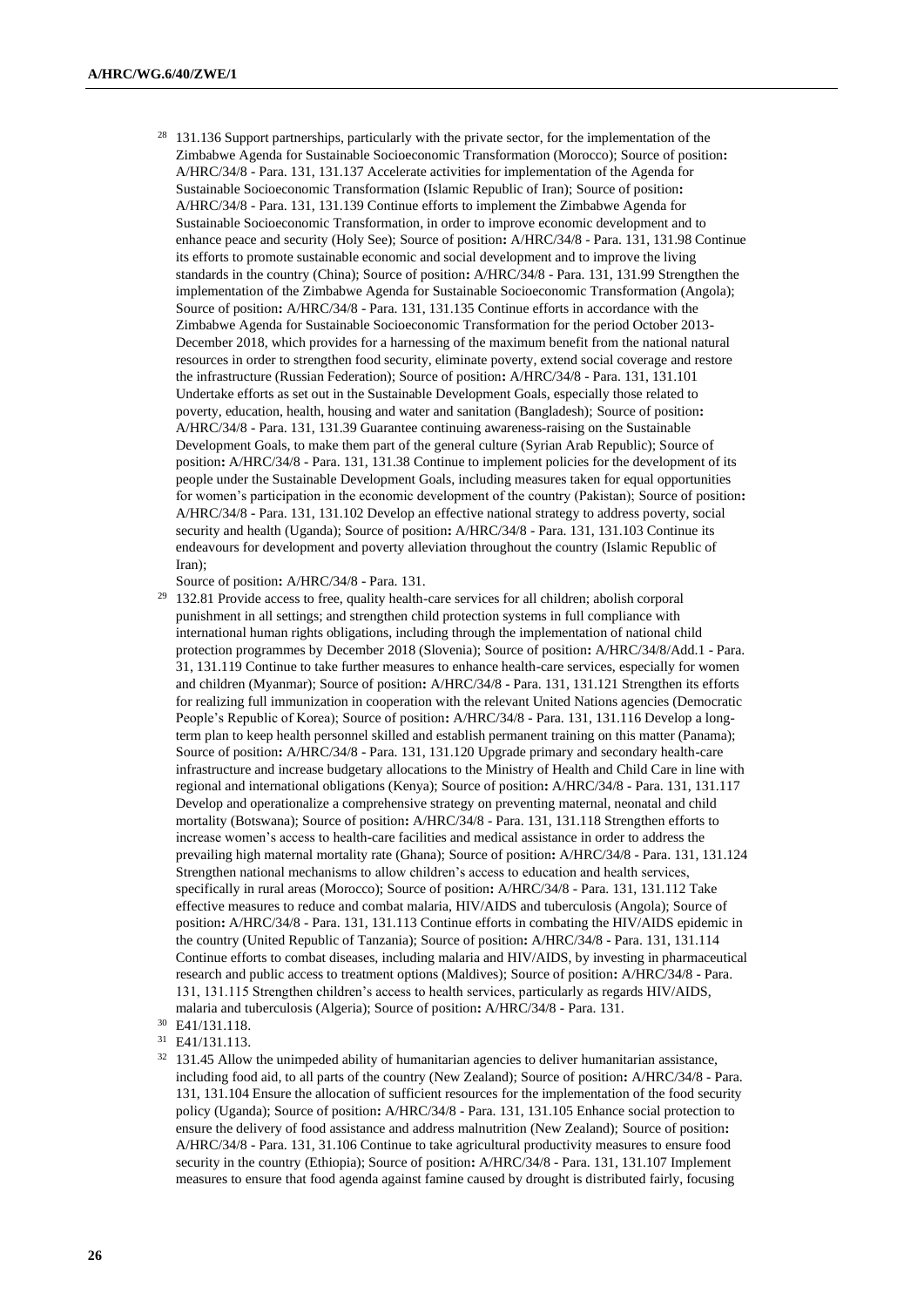especially on vulnerable people (Chile); Source of position**:** A/HRC/34/8 - Para. 131.

<sup>33</sup> E22/131.45.

- <sup>34</sup> E22/131.105.
- <sup>35</sup> E22/131.105.
- <sup>36</sup> 131.111 Implement effectively the human rights to drinking water and sanitation as embodied in the Constitution (Spain); Source of position**:** A/HRC/34/8 - Para. 131.
- <sup>37</sup> P.17, para 93.
- <sup>38</sup> E26/131.111.
- <sup>39</sup> For example, during the reporting period the GoZ commissioned Tugwi-Mukosi, Marowanyati and Muchekeranwa dams while other government-funded dams are at various levels of construction, such as Gwayi-Shangani, Kunzvi and Chivhu.
- <sup>40</sup> 131.122 Promote the right to education, inter alia, through combating the challenges of access to schools (Armenia); Source of position**:** A/HRC/34/8 - Para. 131, 131.123 Eliminate all barriers to students' access to education in all provinces (Kenya); Source of position**:** A/HRC/34/8 - Para. 131, 131.127 Take further steps to provide access to education for all children (Democratic People's Republic of Korea); Source of position**:** A/HRC/34/8 - Para. 131, 131.128 Continue to focus on the issue of education to ensure inclusive, high-quality, accessible education for all (Belarus); Source of position**:** A/HRC/34/8 - Para. 131, 131.126 Continue working with its development partners to invest in the education sector (South Sudan); Source of position**:** A/HRC/34/8 - Para. 131, 131.125 Ensure the allocation of sufficient resources to increase the quality of education, including for improving schools' infrastructure (Turkey); Source of position**:** A/HRC/34/8 - Para. 131, 131.100 Continue consolidating its social programmes and strengthening its successful education policy (Bolivarian Republic of Venezuela); Source of position**:** A/HRC/34/8 - Para. 131, 131.132 Continue strengthening the programme on primary education and ensure full school attendance by children deprived of education at the primary and secondary levels (Iraq); Source of position**:** A/HRC/34/8 - Para. 131, 131.129 Further develop its education system, including through the improvement of access to education for persons with disabilities and other vulnerable groups (China); Source of position**:** A/HRC/34/8 - Para. 131, 131.130 Incorporate into the education system a human rightsbased strategy which is inclusive of children with disabilities (Panama); Source of position**:** A/HRC/34/8 - Para. 131, 131.131 Ensure a free and compulsory primary education by implementing the Education Act (Slovenia); Source of position**:** A/HRC/34/8 - Para. 131.
- <sup>41</sup> P.17, para 97-98.
- <sup>42</sup> Secretary's Circular Number 5 of 2019.
- <sup>43</sup> It has also been uploaded to the Ministry of Primary and Secondary Education website for easy accessibility to all teachers.
- <sup>44</sup> EMIS 2017, 2018, 2019, 2020.
- <sup>45</sup> 131.84 Ensure that all individuals who have been detained and charged with an offence are given a fair and impartial trial, while ensuring the independence of the judiciary (New Zealand); Source of position**:** A/HRC/34/8 - Para. 131, 132.89 Immediately adopt policies to guide the equitable use of the performance and accountability systems of the State justice institutions (Denmark); Source of position**:** A/HRC/34/8/Add.1 - Para. 32, 131.82 Provide training for judges and prosecutors (Timor-Leste); Source of position**:** A/HRC/34/8 - Para. 131, 131.81 Implement measures to strengthen the system of justice administration in order to ensure equal access and due process and to fight impunity (Chile); Source of position**:** A/HRC/34/8 - Para. 131, 131.83 Train judges and prosecutors on laws related to violence against women and train police forces on the protocols to assist women victims of violence (Panama); Source of position**:** A/HRC/34/8 - Para. 131.

- <sup>47</sup> D51/131.84.
- <sup>48</sup> For example, magistrates' courts have been established in the high-density suburbs of Epworth, Budiriro, Entumbane, Nkulumane and Glen Norah in Harare and Bulawayo.
- <sup>49</sup> 131.42 Continue efforts to align training programmes for all government officials with international human rights law and incorporate more training in child rights into professional development courses (Holy See); Source of position**:** A/HRC/34/8 - Para. 131, 131.43 Continue its efforts in human rights training and awareness-raising (Islamic Republic of Iran); Source of position**:** A/HRC/34/8 - Para. 131, 131.44 Continue its efforts in enhancing the capacity of law enforcement officials in the field of the rule of law and human rights through increasing training activities (Libya); Source of position**:** A/HRC/34/8 - Para. 131.

<sup>51</sup> 131.141 Continue to strengthen efforts to fight corruption (United Republic of Tanzania); Source of position**:** A/HRC/34/8 - Para. 131.

<sup>46</sup> P.12, para 58-64.

<sup>50</sup> P12, para 62-64.

<sup>52</sup> A47/131.141.

<sup>53</sup> 132.78 Reinforce policies to ensure that all children born in Zimbabwe, regardless of their parents'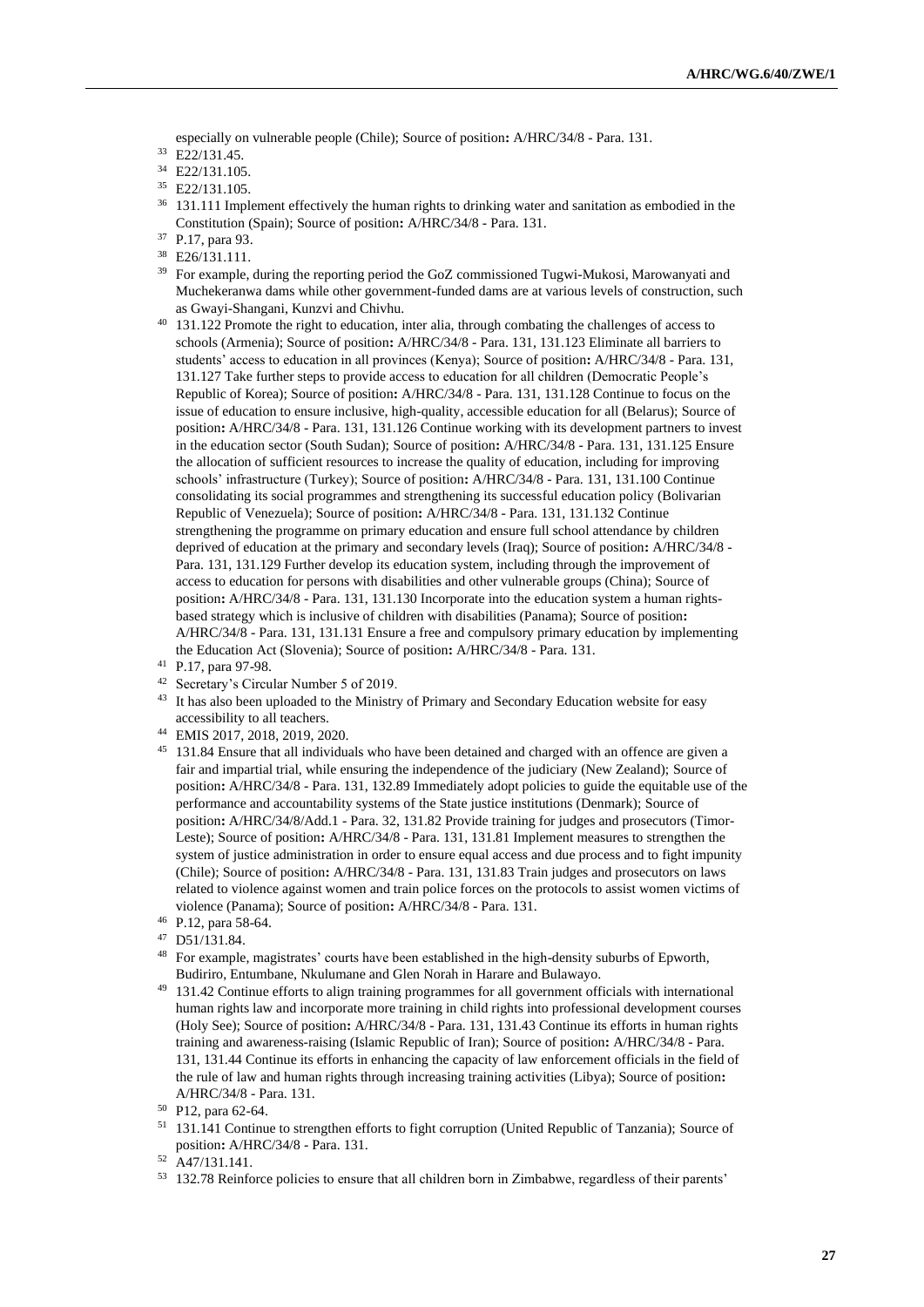origins, are issued with birth certificates (Holy See); Source of position**:** A/HRC/34/8/Add.1 - Para. 30, 132.80 Scale up efforts to ensure that all children are issued with a birth certificate (Mexico); Source of position**:** A/HRC/34/8/Add.1 - Para. 30, 132.79 Consider amending the existing legislation to ensure that all children born in Zimbabwe, regardless of their parents' origin, are issued with birth certificates and ensure the paternity rights of children born out of wedlock (Namibia); Source of position**:** A/HRC/34/8/Add.1 - Para. 30, 131.62 Increase prompt access to birth registration and public awareness for the same (Kenya); Source of position**:** A/HRC/34/8 - Para. 131, 131.61 Continue to adopt measures to increase the rate of issuance of birth certificates, especially in rural areas and in low-income households (Turkey); Source of position**:** A/HRC/34/8 - Para. 131.

- <sup>54</sup> For example, refer to the MTR (p.20, para 112-115).
- <sup>55</sup> 131.75 Step up its efforts to improve detention conditions in prisons and in police holding cells (Burundi); Source of position**:** A/HRC/34/8 - Para. 131, 131.76 Step up efforts to improve prison conditions and police cells, in order to decongest prisons (Cuba); Source of position**:** A/HRC/34/8 - Para. 131.
- <sup>56</sup> P.13, para.65-68.
- 57 131.77 Continue its efforts in combating human trafficking (Islamic Republic of Iran); Source of position**:** A/HRC/34/8 - Para. 131, 131.78 Continue its efforts to implement the national plan on antitrafficking and the Zimbabwe Agenda for Sustainable Socioeconomic Transformation 2013-2018 (Sudan); Source of position**:** A/HRC/34/8 - Para. 131, 131.80 Provide training to judges, prosecutors, law enforcement officials, border guards and social workers in identifying and dealing with victims of trafficking and in anti-trafficking legislation (Israel); Source of position**:** A/HRC/34/8 - Para. 131, 131.79 Strengthen the inter-ministerial committee to combat trafficking in persons to provide effective protection to victims of trafficking, particularly women and children (Belarus); Source of position**:** A/HRC/34/8 - Para. 131.
- <sup>58</sup> P.13 para.69-75.
- <sup>59</sup> D27/131.79-80.
- <sup>60</sup> P.21, para.117-124.
- <sup>61</sup> 131.53 Continue to strengthen its policies and measures for the empowerment of women (Bangladesh); Source of position**:** A/HRC/34/8 - Para. 131, 131.54 Continue to develop policies to protect women's rights (Syrian Arab Republic); Source of position**:** A/HRC/34/8 - Para. 131, 131.140 Take steps to promote economic growth with a more equitable distribution of resources, to ensure social and economic rights for all (Norway); Source of position**:** A/HRC/34/8 - Para. 131.
- $62$  The provinces are Mashonaland East, Matabeleland North, Midlands, Mashonaland West, Masvingo and Manicaland Provinces.
- <sup>63</sup> 131.70 Adopt measures to prevent and eradicate violence against women and girls, especially the adoption of legislation, the establishment of more shelters and the training of judges, prosecutors and police officers (Israel); Source of position**:** A/HRC/34/8 - Para. 131, 131.71 Adopt measures to prevent and eliminate all abuses of sexual violence against girls and women, ensuring that perpetrators are effectively held to account, including with full coordination of the Zimbabwe Gender Commission (Turkey); Source of position**:** A/HRC/34/8 - Para. 131, 131.73 Provide adequate assistance and protection to women who were victims of violence (Timor-Leste); Source of position**:** A/HRC/34/8 - Para. 131, 131.72 Ensure victims of sexual and gender-based violence have access to social and legal support, and that perpetrators of sexual and gender-based violence are brought to justice (Canada); Source of position**:** A/HRC/34/8 - Para. 131.
- <sup>64</sup> 131.55 Develop and implement the national gender policy in order to ensure that the principle of equal gender representation is respected (Ecuador); Source of position**:** A/HRC/34/8 - Para. 131.
- <sup>65</sup> P.22, para 126.
- <sup>66</sup> Constitution of Zimbabwe Amendment number 2 of 2019.
- $67$  131.40 Continue to do what needs to be done to put together a national child rights policy (Ecuador); Source of position**:** A/HRC/34/8 - Para. 131, 131.108 Continue to ensure, through an ongoing campaign or strategy, access to food and to education for all children, including children with disabilities, children who live on the street, orphans and children living in rural areas (Mexico); Source of position**:** A/HRC/34/8 - Para. 131, 131.68 Amend all statutory and customary laws as soon as possible to establish the minimum age of marriage at 18 years, and create and implement a comprehensive national plan of action to combat the practice of child marriage and its root causes (Ireland); Source of position**:** A/HRC/34/8 - Para. 131, 131.69 Develop a national plan of action to stem the rise in the practice of child marriage (Madagascar); Source of position**:** A/HRC/34/8 - Para. 131, 131.66 Fully implement the constitutional provisions for the protection of the rights of the child in line with international standards, also in order to further reduce the practices of child, early and forced marriage (Italy); Source of position**:** A/HRC/34/8 - Para. 131, 131.74 Ensure strict compliance with legal provisions pertaining to the minimum age for marriage, and also prevent and investigate cases of forced marriage, bringing perpetrators to justice and guaranteeing assistance to victims